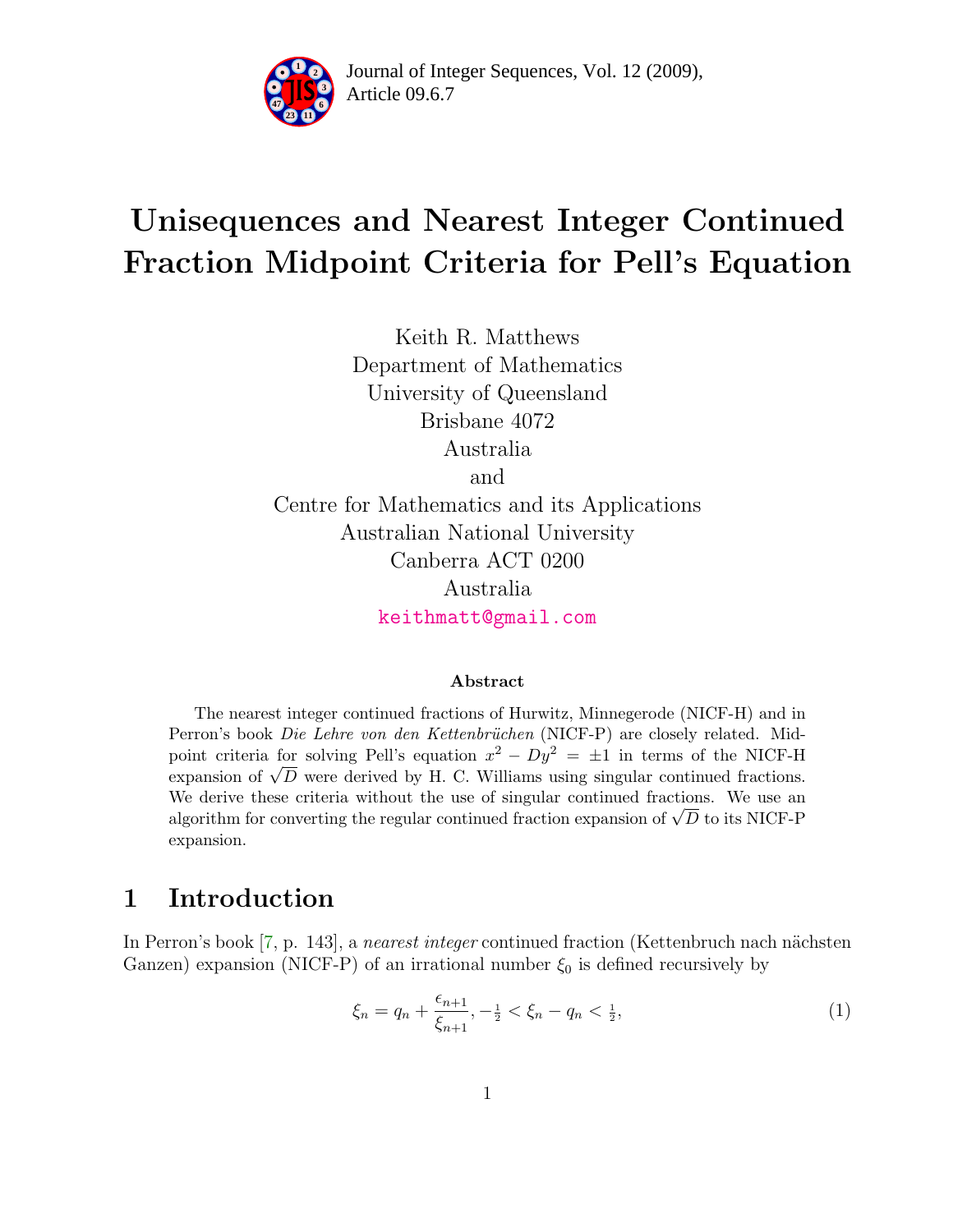where  $\epsilon_{n+1} = \pm 1$ ,  $q_n$  is an integer (the nearest integer to  $\xi_n$ ) and  $sign(\epsilon_{n+1}) = sign(\xi_n - q_n)$ . Then we have the expansion

$$
\xi_0 = q_0 + \frac{\epsilon_1}{|q_1|} + \dots + \frac{\epsilon_n}{|q_n|} + \dots \tag{2}
$$

where

$$
q_n \ge 2, q_n + \epsilon_{n+1} \ge 2 \text{ for } n \ge 1. \tag{3}
$$

(Satz 10, [\[7,](#page-23-0) p. 169]).

A. Hurwitz [\[1\]](#page-23-1) and B. Minnegerode [\[6\]](#page-23-2) defined a related nearest integer continued fraction (NICF-H) by

$$
\xi'_n = q'_n - \frac{1}{\xi'_{n+1}}, -\frac{1}{2} < \xi'_n - q'_n < \frac{1}{2},\tag{4}
$$

where  $q'_n$  is an integer. Then

$$
\xi_0' = q_0' - \frac{1}{|q_1'|} - \dots - \frac{1}{|q_n'|} - \dots \tag{5}
$$

and we have  $|q'_n| \ge 2$  for  $n \ge 1$ . Also if one of  $q'_1, q'_2, \ldots$ , say  $q'_n$ , equals 2 (resp. -2), then  $q'_{n+1} < 0$  (resp.  $q'_{n+1} > 0$ ) (Hurwitz [\[1,](#page-23-1) p. 37[2](#page-1-0)]). Section 2 relates the two types of continued fraction.

In 1980, H. C. Williams gave six midpoint criteria for solving Pell's equation  $x^2 - Dy^2 =$  $\pm 1$  in terms of the NICF-H expansion of  $\sqrt{D}$  (see Theorems 6 and 7, [\[9,](#page-23-3) pp. 12–13]). His proof made extensive use of the singular continued fraction expansion of  $\sqrt{D}$ . Theorem [6](#page-5-0) of section [3](#page-5-1) of our paper gives the corresponding criteria for the NICF-P expansion of  $\sqrt{D}$ . In an attempt to give a derivation of the latter criteria without the use of singular continued fractions, the author studied the conversion of the regular continued fraction (RCF) expansion of  $\sqrt{D}$  to the NICF given by Lemma [9](#page-8-0) of section 5, where the RCF is defined recursively by

$$
\xi_n = a_n + \frac{1}{\xi_{n+1}},
$$

with  $a_n = \lfloor \xi_n \rfloor$ , the integer part of  $\xi_n$ . Theorem [8](#page-8-1) of section [4](#page-7-0) shows that the central part of a least period determines which of the criteria hold. Finally, Theorem [18,](#page-20-0) section [7,](#page-20-1) describes the case where there are only odd-length unisequences, i.e., consecutive sequences of partial quotients equal to 1, in the RCF expansion of  $\sqrt{D}$ ; in this case the NICF-P expansion of  $\sqrt{D}$  exhibits the usual symmetry properties of the RCF expansion.

# <span id="page-1-0"></span>2 Connections between the NICF-H and NICF-P expansions of an irrational number.

**Lemma 1.** Let  $q'_n, \xi'_n, A'_n/B'_n$  denote the n-th partial denominator, complete quotient and convergent of the NICF-H expansion of an irrational number  $\xi_0$  and  $q_n, \epsilon_n, \xi_n, A_n/B_n$  denote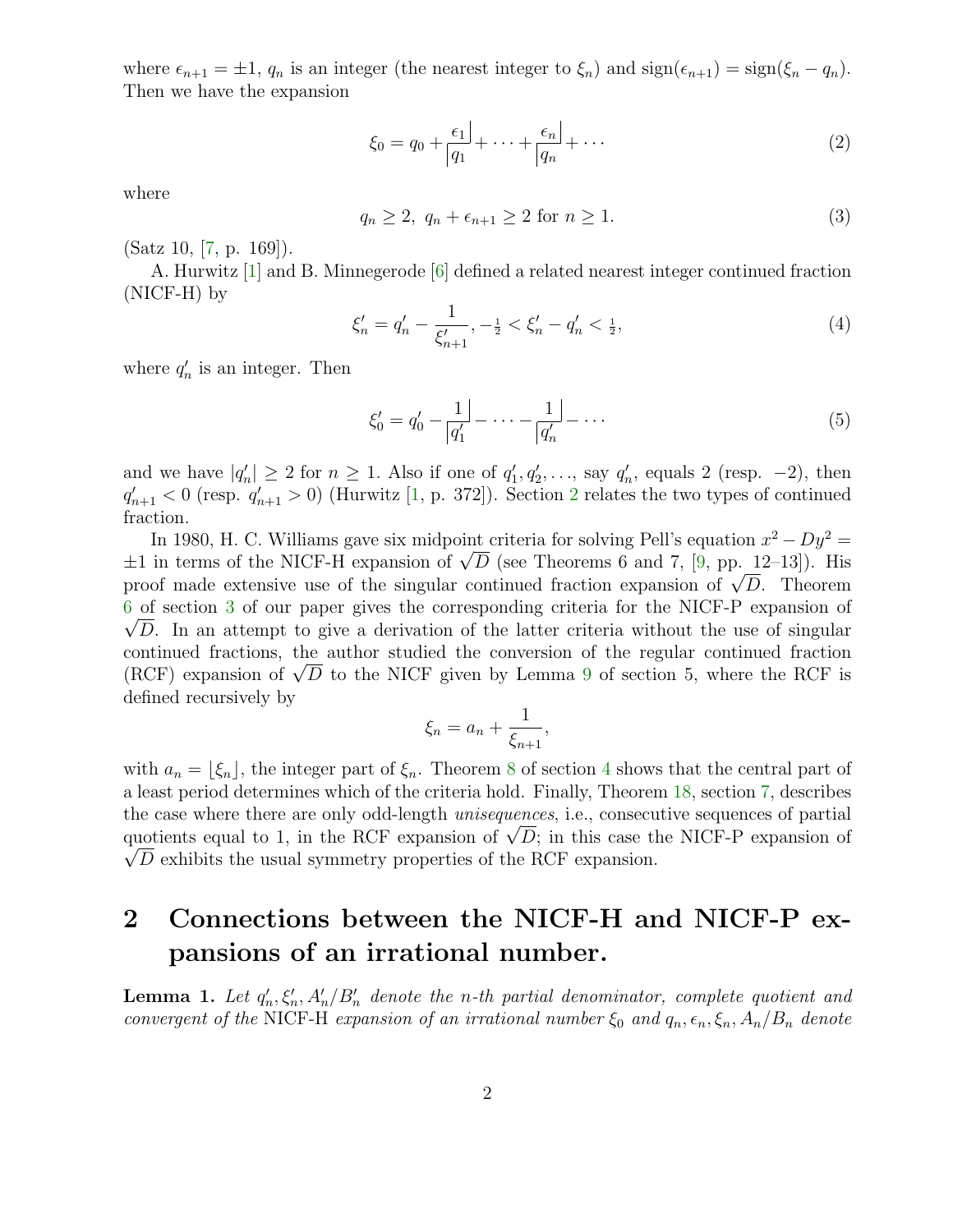the n-th partial denominator, partial numerator, complete quotient and convergent of the NICF-P expansion of  $\xi_0$ , where

$$
A_{-1} = 1 = A'_{-1},
$$
  $B_{-1} = 0 = B'_{-1},$   
\n $A_{-2} = 0 = A'_{-2},$   $B_{-2} = 1 = -B'_{-2}.$ 

and for  $n \geq -1$ ,

$$
A_{n+1} = q_{n+1}A_n + \epsilon_{n+1}A_{n-1}, \quad B_{n+1} = q_{n+1}B_n + \epsilon_{n+1}B_{n-1}
$$

$$
A'_{n+1} = q'_{n+1}A'_n - A'_{n-1}, \quad B'_{n+1} = q'_{n+1}B'_n - B'_{n-1},
$$

<span id="page-2-0"></span>where  $\epsilon_0 = 1$ . Then

<span id="page-2-1"></span>
$$
q'_n = t_n q_n, \quad \xi'_n = t_n \xi_n, \quad n \ge 0,
$$
\n<sup>(6)</sup>

where  $t_0 = 1$  and  $t_n = (-1)^n \epsilon_1 \cdots \epsilon_n$ , if  $n \ge 1$ .

$$
A'_n = s_n A_n, \quad B'_n = s_n B_n, \quad n \ge -2,
$$
\n<sup>(7)</sup>

where  $s_{-2} = -1$ ,  $s_{-1} = 1$  and  $s_{n+1} = -s_{n-1} \epsilon_{n+1}$  for  $n \ge -1$ .

**Remark 2.** It follows that  $s_0 = 1$  and

$$
s_{2i} = (-1)^i \epsilon_{2i} \epsilon_{2i-2} \cdots \epsilon_2, \quad \text{if } i \ge 1,
$$
\n
$$
(8)
$$

$$
s_{2i+1} = (-1)^{i+1} \epsilon_{2i+1} \epsilon_{2i-1} \cdots \epsilon_1, \quad \text{if } i \ge 0,
$$
\n(9)

$$
s_{n+1}s_n = t_{n+1}, \quad \text{if } n \ge -1. \tag{10}
$$

*Proof.* We prove [\(6\)](#page-2-0) by induction on  $n \geq 0$ . These are true when  $n = 0$ . So we assume that  $n \geq 0$  and [\(6\)](#page-2-0) hold. Then

$$
\xi'_{n+1} = \frac{1}{q'_n - \xi'_n}, \quad \xi_{n+1} = \frac{\epsilon_{n+1}}{q_n - \xi_n},\tag{11}
$$

$$
q'_n = [\xi'_n], \quad q_n = [\xi_n], \tag{12}
$$

where  $[x]$  denotes the nearest integer to x. Then

$$
\xi'_{n+1} = \frac{1}{t_n q_n - t_n \xi_n}
$$
  
= 
$$
\frac{t_n}{q_n - \xi_n} = t_n(-\epsilon_{n+1} \xi_{n+1})
$$
  
= 
$$
t_{n+1} \xi_{n+1}.
$$

Next,

$$
q'_{n+1} = [\xi'_{n+1}] = [t_{n+1}\xi_{n+1}] = t_{n+1}[\xi_{n+1}] = t_{n+1}q_{n+1}.
$$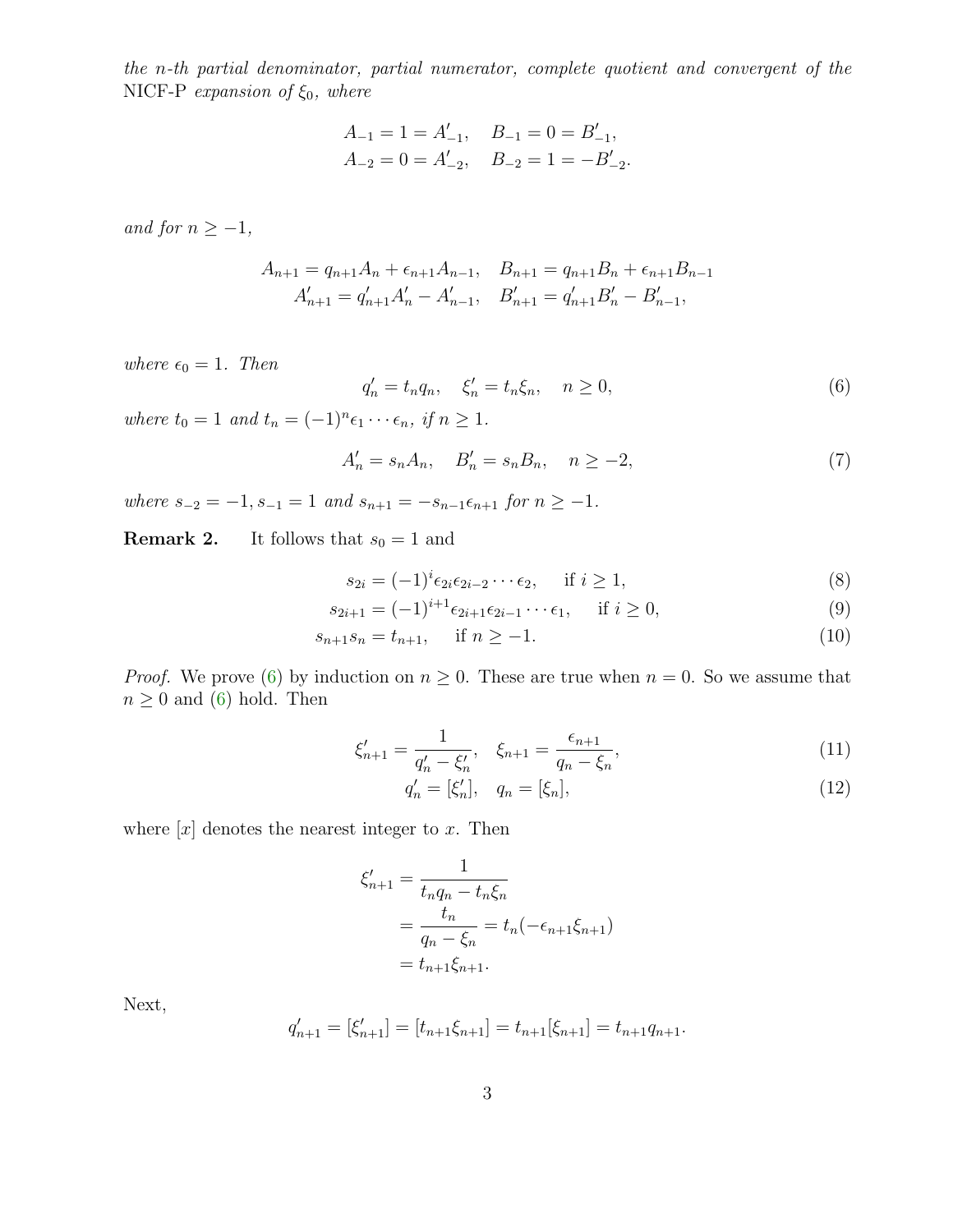Finally, we prove [\(7\)](#page-2-1) by induction on  $n \ge -2$ . These hold for  $n = -2$  and  $-1$ . So we assume  $n \geq -1$  and

$$
A'_{n-1} = s_{n-1}A_{n-1}, \quad B'_{n-1} = s_{n-1}B_{n-1}, \quad A'_{n} = s_{n}A_{n}, \quad B'_{n} = s_{n}B_{n}.
$$

Then

$$
A'_{n+1} = q'_{n+1}A'_{n} - A'_{n-1}
$$
  
=  $(t_{n+1}q_{n+1})(s_nA_n) - s_{n-1}A_{n-1}$   
=  $q_{n+1}s_{n+1}A_n - (-s_{n+1}\epsilon_{n+1})A_{n-1}$   
=  $s_{n+1}(q_{n+1}A_n + \epsilon_{n+1}A_{n-1})$   
=  $s_{n+1}A_{n+1}$ .

<span id="page-3-2"></span>Similarly  $B'_{n+1} = s_{n+1}B_{n+1}$ .

Corollary 3. Suppose  $\xi_n, \ldots, \xi_{n+k-1}$  is a least period of NICF-P complete quotients for a quadratic irrational  $\xi_0$ .

(a) If  $\epsilon_{n+1} \cdots \epsilon_{n+k} = (-1)^k$ , then

$$
\xi_n',\ldots,\xi_{n+k-1}'
$$

is a least period of NICF-H complete quotients for  $\xi_0$ .

(b) If 
$$
\epsilon_{n+1} \cdots \epsilon_{n+k} = (-1)^{k+1}
$$
, then

<span id="page-3-0"></span>
$$
\xi'_n, \dots, \xi'_{n+k-1}, -\xi'_n, \dots, -\xi'_{n+k-1}
$$
\n(13)

is a least period of NICF-H complete quotients for  $\xi_0$ . Moreover

$$
\xi_0 = q'_0 - \frac{1}{|q'_1|} - \dots - \frac{1}{|q'_n|} - \dots - \frac{1}{|q'_{n+k-1}|} - \frac{1}{|q'_n|} - \dots - \frac{1}{|q'_{n+k-1}|},
$$

where the asterisks correspond to the least period  $(13)$ .

*Proof.* Suppose  $\xi_n, \ldots, \xi_{n+k-1}$  is a least period of NICF-P complete quotients for  $\xi_0$ . Then  $\xi_n = \xi_{n+k}$ . Hence from [\(6\)](#page-2-0),

$$
t_n \xi'_n = t_{n+k} \xi'_{n+k}
$$
  

$$
(-1)^n \epsilon_1 \cdots \epsilon_n \xi'_n = (-1)^{n+k} \epsilon_1 \cdots \epsilon_{n+k} \xi'_{n+k}
$$
  

$$
\xi'_n = (-1)^k \epsilon_{n+1} \cdots \epsilon_{n+k} \xi'_{n+k}.
$$
  
(14)

(a) Suppose  $\epsilon_{n+1} \cdots \epsilon_{n+k} = (-1)^k$ . Then [\(14\)](#page-3-1) gives

<span id="page-3-1"></span>
$$
\xi_n'=\xi_{n+k}'.
$$

Then because  $\xi'_n, \ldots, \xi'_{n+k-1}$  are distinct, they form a least period of complete quotients for the NICF-H expansion of  $\xi_0$ .

 $\Box$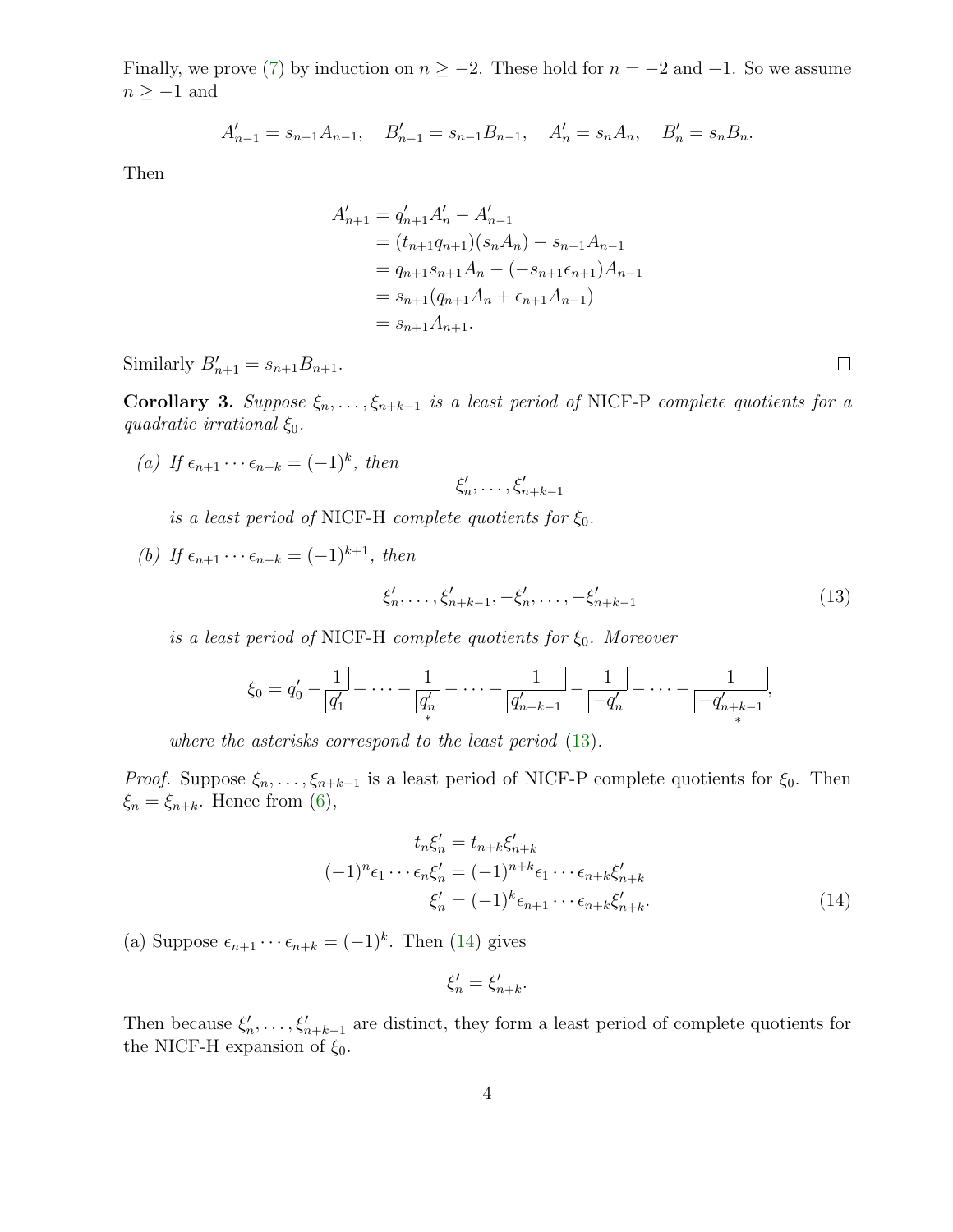(b) Suppose  $\epsilon_{n+1} \cdots \epsilon_{n+k} = (-1)^{k+1}$ . Then [\(14\)](#page-3-1) gives

$$
\xi_n' = -\xi_{n+k}'.
$$

Similarly

<span id="page-4-0"></span>
$$
\xi'_{n+1} = -\xi'_{n+k+1}, \ldots, \xi'_{n+k-1} = -\xi'_{n+2k-1}.
$$

Also  $\xi'_n = -\xi'_{n+k} = -(-\xi'_{n+2k}) = \xi'_{n+2k}$ . Hence

$$
\xi'_n, \dots, \xi'_{n+k-1}, \xi'_{n+k}, \dots, \xi'_{n+2k-1} \tag{15}
$$

∗

form a period of complete quotients for the NICF-H expansion of  $\xi_0$ . However sequence [\(15\)](#page-4-0) is identical with

$$
\xi'_n, \ldots, \xi'_{n+k-1}, -\xi'_n, \ldots, -\xi'_{n+k-1},
$$

whose members are distinct. Hence [\(15\)](#page-4-0) form a least period of complete quotients for the NICF-H expansion of  $\xi_0$ .  $\Box$ 

**Corollary 4.** Let  $k$  and  $p$  be the period-lengths of the NICF-P and RCF expansions of a quadratic irrational  $\xi_0$  not equivalent to  $(1 + \sqrt{5})/2$ . Then

- (a) if p is even, the period-length of the NICF-H expansion of  $\xi_0$  is equal to k;
- (b) if p is odd, the period-length of the NICF-H expansion of  $\xi_0$  is equal to 2k and the NICF-H expansion has the form

$$
\xi_0 = q'_0 - \frac{1}{|q'_1|} - \dots - \frac{1}{|q'_n|} - \dots - \frac{1}{|q'_{n+k-1}|} - \frac{1}{|q'_n|} - \dots - \frac{1}{|q'_{n+k-1}|}.
$$

*Proof.* Let  $\xi_n, \ldots, \xi_{n+k-1}$  be a least period of NICF-P complete quotients. Suppose that r of the partial numerators  $\epsilon_{n+1}, \ldots, \epsilon_{n+k}$  of the NICF-P expansion of  $\xi_0$  are equal to  $-1$ . Now by Theorem 4 of Matthews and Robertson [\[5\]](#page-23-4),  $p = k + r$  and hence

$$
\epsilon_{n+1}\cdots\epsilon_{n+k} = (-1)^r = (-1)^{k+p}.
$$

Then according as p is even or odd,  $\epsilon_{n+1} \cdots \epsilon_{n+k} = (-1)^k$  or  $(-1)^{k+1}$  and Corollary [3](#page-3-2) applies.

Remark 5. This result was obtained by Hurwitz and Minnegerode for the special case  $\xi_0 = \sqrt{D}$ .

We give some examples.

- (1)  $\xi_0 = (12 + \sqrt{1792})/16$ , (Tables 1 and 2). Here  $k = 4, r = 2, \xi_1, \xi_2, \xi_3, \xi_4$  form a period of NICF-P complete quotients,  $\epsilon_2 \epsilon_3 \epsilon_4 \epsilon_5 = (-1)(1)(-1)(1) = 1 = (-1)^k$  and the NICF-P and NICF-H expansions have the same period-length. Also  $p = 6$ .
- (2)  $\xi_0 = (5 + \sqrt{13})/4$ , (Table 3 and 4). Here  $k = 3, r = 2$  and  $\xi_0, \xi_1, \xi_2$  form a period of NICF-P complete quotients,  $\epsilon_1 \epsilon_2 \epsilon_3 = (1)(-1)(-1) = 1 = (-1)^{k+1}$  and the NICF-H period-length is twice the NICF-P period-length. Also  $p = 5$ .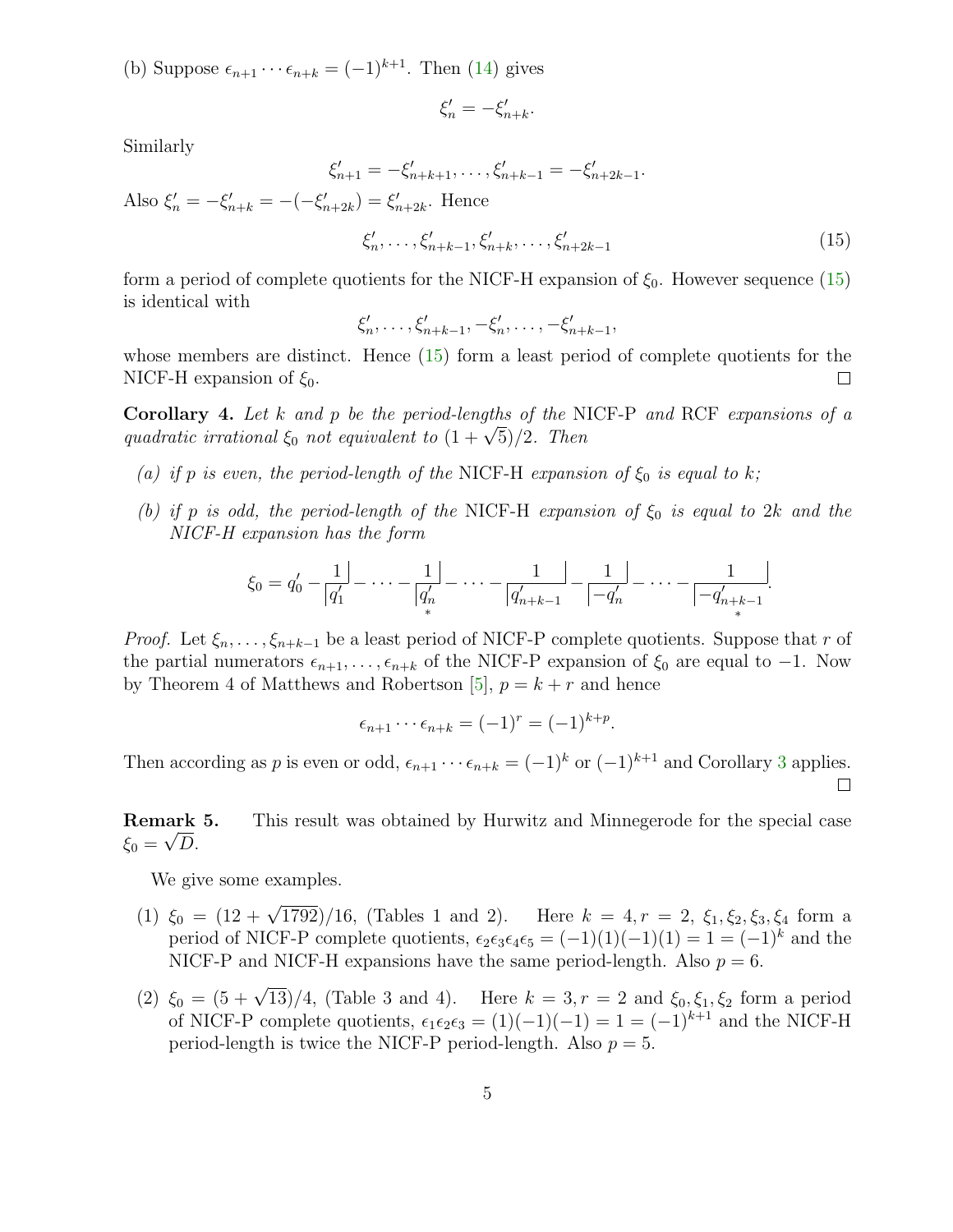Table 1: NICF-P expansion for  $(12 + \sqrt{1792})/16$ 

| $\dot{i}$      | $\xi_i$                       | $\epsilon_i$ | $b_i$ | $A_i/B_i$ |
|----------------|-------------------------------|--------------|-------|-----------|
| 0              | $\overline{1792}$<br>$12 + 1$ |              | 3     | 3/1       |
| 1              | 1792<br>$36+$                 |              | 3     | 10/3      |
| $\overline{2}$ | /1792<br>$57+\sqrt{2}$        | -1           | 2     | 17/5      |
| 3              | 1792<br>$37 +$                |              | 9     | 163/48    |
| 4              | 1792                          | -1           | 5     | 798/235   |
| 5              | 1792                          |              | 3     | 2557/753  |

Table 2: NICF-H expansion for  $(12 + \sqrt{1792})/16$ 

| $\imath$         | $\xi_i$                          | $\epsilon_i$ | $b_i$ | $A_i/B_i$     |
|------------------|----------------------------------|--------------|-------|---------------|
| $\left( \right)$ | $^{\prime}1792$<br>$12+\sqrt{ }$ | -1           | 3     | 3/1           |
| 1                | 1792<br>$36+$                    | -1           | -3    | $-10/-3$      |
| $\overline{2}$   | 1792                             | $-1$         | $-2$  | 17/5          |
| 3                | $^{\prime}1792$                  | $-1$         | 9     | 163/48        |
| 4                | 1792                             | $-1$         | 5     | 798/235       |
| 5                | 1792<br>-31                      |              | -3    | $-2557/ -753$ |

## <span id="page-5-1"></span>3 NICF-P midpoint criteria for Pell's equation

<span id="page-5-0"></span>**Theorem 6.** Let  $k$  and  $p$  be the respective period-lengths of NICF-P and RCF expansions of  $\sqrt{D}$ . Then precisely one of the following must hold for the NICF-P expansion of  $\sqrt{D}$ :

1)  $P_{\rho} = P_{\rho+1}, k = 2\rho, p = 2h$ . Then

$$
A_{k-1} = B_{\rho-1}A_{\rho} + \epsilon_{\rho}A_{\rho-1}B_{\rho-2},
$$
  

$$
B_{k-1} = B_{\rho-1}(B_{\rho} + \epsilon_{\rho}B_{\rho-2}).
$$

2) 
$$
P_{\rho+1} = P_{\rho} + Q_{\rho}, k = 2\rho, p = 2h
$$
. Then

$$
A_{k-1} = B_{\rho-1}A_{\rho} + A_{\rho-1}B_{\rho-2} - A_{\rho-1}B_{\rho-1},
$$
  

$$
B_{k-1} = B_{\rho-1}(B_{\rho} + B_{\rho-2} - B_{\rho-1}).
$$

3)  $Q_{\rho} = Q_{\rho+1}$  and

(a) 
$$
\epsilon_{\rho+1} = -1, k = 2\rho + 1, p = 2h, \text{ or}
$$
  
\n(b)  $\epsilon_{\rho+1} = 1, k = 2\rho + 1, p = 2h - 1.$ 

Then

$$
A_{k-1} = A_{\rho}B_{\rho} + \epsilon_{\rho+1}A_{\rho-1}B_{\rho-1},
$$
  

$$
B_{k-1} = B_{\rho}^{2} + \epsilon_{\rho+1}B_{\rho-1}^{2}.
$$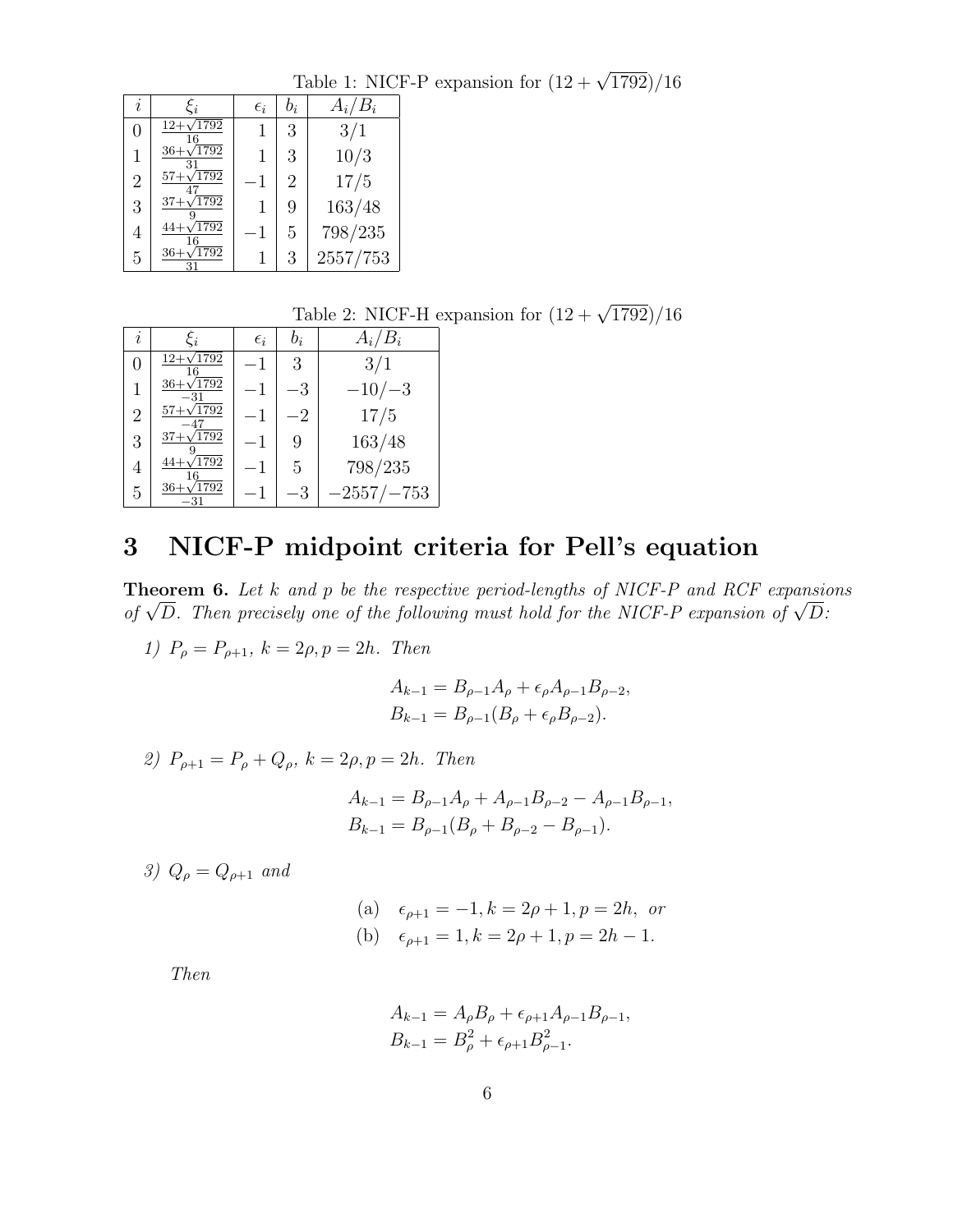$i \mid \xi_i \mid \epsilon_i \mid b_i \mid A_i/B_i$ 0  $\frac{5+\sqrt{13}}{5}$  $rac{4}{3+\sqrt{13}}$  $\boxed{1}$   $\boxed{2}$   $\boxed{2/1}$ 1  $\frac{1}{4+\sqrt{13}}$  $1 \mid 7 \mid 15/7$ 2  $\frac{\frac{\sqrt{13}}{3}}{\frac{\sqrt{13}}{1}}$  -1 3 43/20 3  $\frac{5+\sqrt{13}}{2}$ 71/33

Table 3: NICF-P expansion for  $(5 + \sqrt{13})/4$ 

Table 4: NICF-H expansion for  $(5 + \sqrt{13})/4$ 

| $\imath$ | $\xi_i$         | $\epsilon_i$ | $b_i$ | $A_i/B_i$     |
|----------|-----------------|--------------|-------|---------------|
| 0        | $5 + \sqrt{13}$ |              | 2     | 2/1           |
| 1        | $3 + \sqrt{13}$ | $-1$         | —7    | $-15/-7$      |
| 2        | $4 + \sqrt{13}$ | $^{\rm -1}$  | $-3$  | 43/20         |
| 3        | $5 + \sqrt{13}$ | $^{\rm -1}$  | $-2$  | $-71/ -33$    |
| 4        | $3 + \sqrt{13}$ | $-1$         |       | $-540/-251$   |
| 5        | Ί3              | -1           | 3     | $-1549/-720$  |
| 6        | Ί3              | -1           | 2     | $-2558/-1189$ |

4)  $P_{\rho+1} = Q_{\rho} + \frac{1}{2}Q_{\rho+1}, \epsilon_{\rho+1} = -1, k = 2\rho + 1, p = 2h - 1$ . Then

$$
A_{k-1} = A_{\rho}B_{\rho} + 2A_{\rho-1}B_{\rho-1} - (A_{\rho}B_{\rho-1} + B_{\rho}A_{\rho-1}),
$$
  

$$
B_{k-1} = B_{\rho}^2 + 2B_{\rho-1}^2 - 2B_{\rho}B_{\rho-1}.
$$

5) 
$$
P_{\rho} = Q_{\rho} + \frac{1}{2}Q_{\rho-1}, \epsilon_{\rho} = -1, k = 2\rho, p = 2h - 1
$$
. Then  
\n
$$
A_{k-1} = 2A_{\rho-1}B_{\rho-1} + A_{\rho-2}B_{\rho-2} - (A_{\rho-1}B_{\rho-2} + B_{\rho-1}A_{\rho-2})
$$
\n
$$
B_{k-1} = 2B_{\rho-1}^2 + B_{\rho-2}^2 - 2B_{\rho-1}B_{\rho-2}.
$$

Proof. We only exhibit the calculations for criterion 1) of Theorem [6.](#page-5-0) This corresponds to criterion 1) of Theorem 6, Williams [\[9,](#page-23-3) p. 12], which states that  $P'_{\rho} = P'_{\rho+1}$ ,  $k = 2\rho$ ,  $p = 2h$ and

<span id="page-6-1"></span><span id="page-6-0"></span>
$$
|A'_{k-1}| = |B'_{\rho-1}A'_{\rho} - A'_{\rho-1}B'_{\rho-2}|,\tag{16}
$$

$$
|B'_{k-1}| = |B'_{\rho-1}(B'_{\rho} - B'_{\rho-2})|.\tag{17}
$$

Then from equations [\(7\)](#page-2-1),

$$
B'_{\rho-1}A'_{\rho} - A'_{\rho-1}B'_{\rho-2} = s_{\rho-1}s_{\rho}B_{\rho-1}A_{\rho} - s_{\rho-1}s_{\rho-2}A_{\rho-1}B_{\rho-2}
$$
  
=  $t_{\rho}B_{\rho-1}A_{\rho} - t_{\rho-1}A_{\rho-1}B_{\rho-2}$   
=  $-t_{\rho-1}\epsilon_{\rho}B_{\rho-1}A_{\rho} - t_{\rho-1}A_{\rho-1}B_{\rho-2}$   
=  $-t_{\rho-1}\epsilon_{\rho}(B_{\rho-1}A_{\rho} + \epsilon_{\rho}A_{\rho-1}B_{\rho-2}).$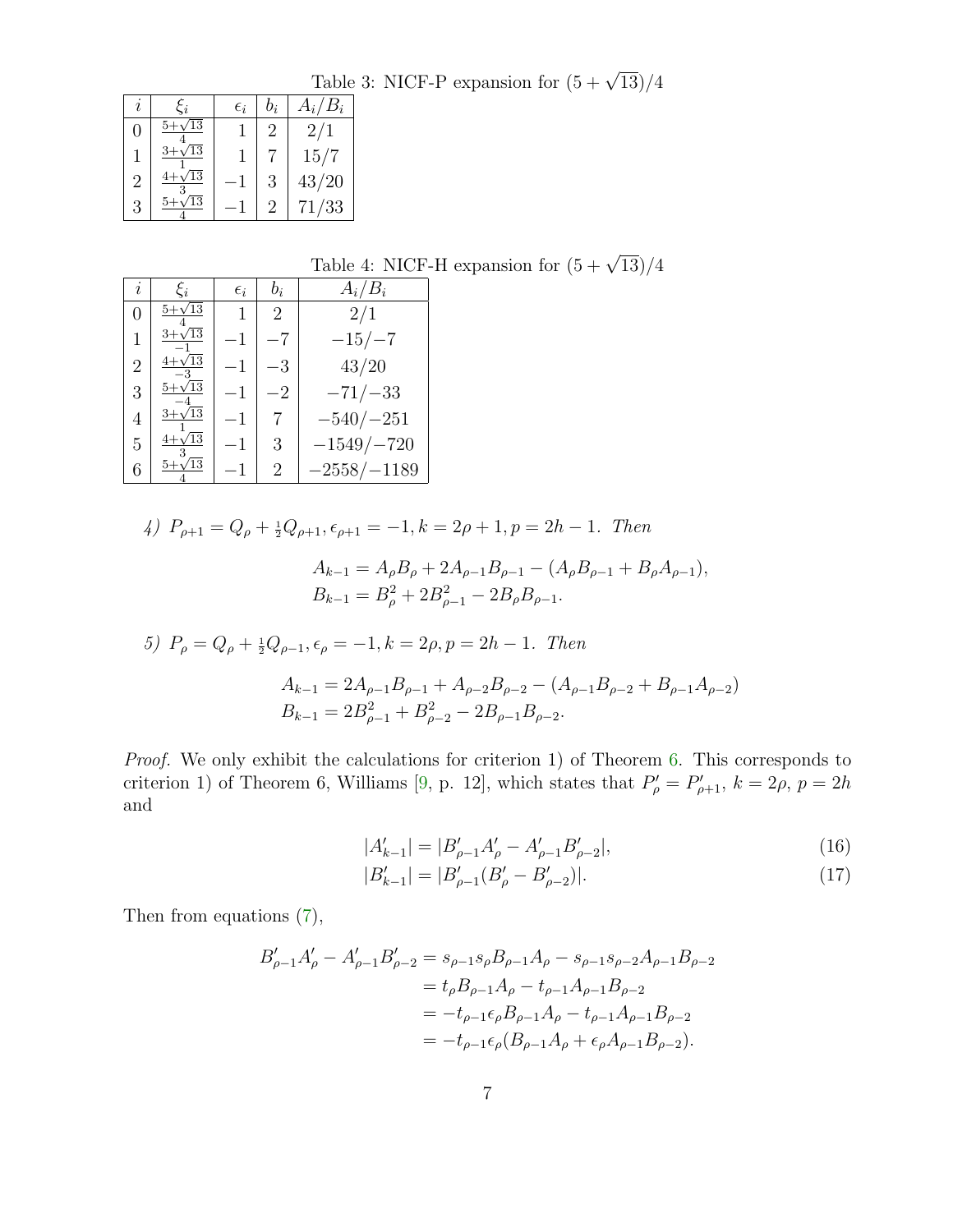<span id="page-7-1"></span>Hence

$$
|B'_{\rho-1}A'_{\rho} - A'_{\rho-1}B'_{\rho-2}| = B_{\rho-1}A_{\rho} + \epsilon_{\rho}A_{\rho-1}B_{\rho-2}
$$
\n(18)

as  $B_{\rho-1}A_{\rho} \geq A_{\rho-1}B_{\rho-2}$ . Hence [\(16\)](#page-6-0) and [\(18\)](#page-7-1) give the first result of criterion 1) above. Next,

$$
B'_{\rho-1}(B'_{\rho} - B'_{\rho-2}) = s_{\rho-1}B_{\rho-1}(s_{\rho}B_{\rho} - s_{\rho-2}B_{\rho-2})
$$
  
=  $B_{\rho-1}(t_{\rho}B_{\rho} - t_{\rho-1}B_{\rho-2})$   
=  $B_{\rho-1}(-t_{\rho-1}\epsilon_{\rho}B_{\rho} - t_{\rho-1}B_{\rho-2})$   
=  $-t_{\rho-1}\epsilon_{\rho}B_{\rho-1}(B_{\rho} + \epsilon_{\rho}B_{\rho-2}).$ 

<span id="page-7-2"></span>Hence

$$
|B'_{\rho-1}(B'_{\rho} - B'_{\rho-2})| = B_{\rho-1}(B_{\rho} + \epsilon_{\rho}B_{\rho-2})
$$
\n
$$
\text{e second result of criterion 1) above.} \qquad \qquad \square
$$

and [\(17\)](#page-6-1) and [\(19\)](#page-7-2) give the second result of criterion 1) above.

Remark 7. John Robertson in an email to the author, dated November 26, 2007, noted the following errors in Williams  $[9, pp. 12-13]$ :

(i) Criterion 3), Theorem 6, page 12, should be

$$
|A'_{\pi-1}| = A'_{\rho} B'_{\rho} - A'_{\rho-1} B'_{\rho-1},
$$
  

$$
|B'_{\pi-1}| = {B'_{\rho}}^2 - {B'}_{\rho-1}^2.
$$

(ii) Criterion 6), Theorem 7, page 13, should be

<span id="page-7-3"></span>
$$
|A'_{\pi-1}| = 2A'_{\rho-1}B'_{\rho-1} + A'_{\rho-2}B'_{\rho-2} - |A'_{\rho-1}B'_{\rho-2} + B'_{\rho-1}A'_{\rho-2}|,
$$
  

$$
|B'_{\pi-1}| = 2B'^2_{\rho-1} + B'^2_{\rho-2} - 2|B'_{\rho-2}B'_{\rho-1}|.
$$

#### <span id="page-7-0"></span>4 Midpoint criteria in terms of unisequences

The RCF of  $\sqrt{D}$ , with period-length p, has the form

$$
\sqrt{D} = \begin{cases} [a_0, \overline{a_1, \dots, a_{h-1}, a_{h-1} \dots, a_1, 2a_0}] & \text{if } p = 2h - 1; \\ [a_0, \overline{a_1, \dots, a_{h-1}, a_h, a_{h-1}, \dots, a_1, 2a_0}] & \text{if } p = 2h. \end{cases}
$$
(20)

We have Euler's midpoint formulae for solving Pell's equation  $x^2 - Dy^2 = \pm 1$  using the regular continued fraction (see Dickson [\[3,](#page-23-5) p. 358]):

$$
Q_{h-1} = Q_h,
$$
  
\n
$$
A_{2h-2} = A_{h-1}B_{h-1} + A_{h-2}B_{h-2},
$$
  
\n
$$
B_{2h-2} = B_{h-1}^2 + B_{h-2}^2,
$$

if  $p = 2h - 1$ ;

$$
P_h = P_{h+1},
$$
  
\n
$$
A_{2h-1} = A_h B_{h-1} + A_{h-1} B_{h-2},
$$
  
\n
$$
B_{2h-1} = B_{h-1} (B_h + B_{h-2}),
$$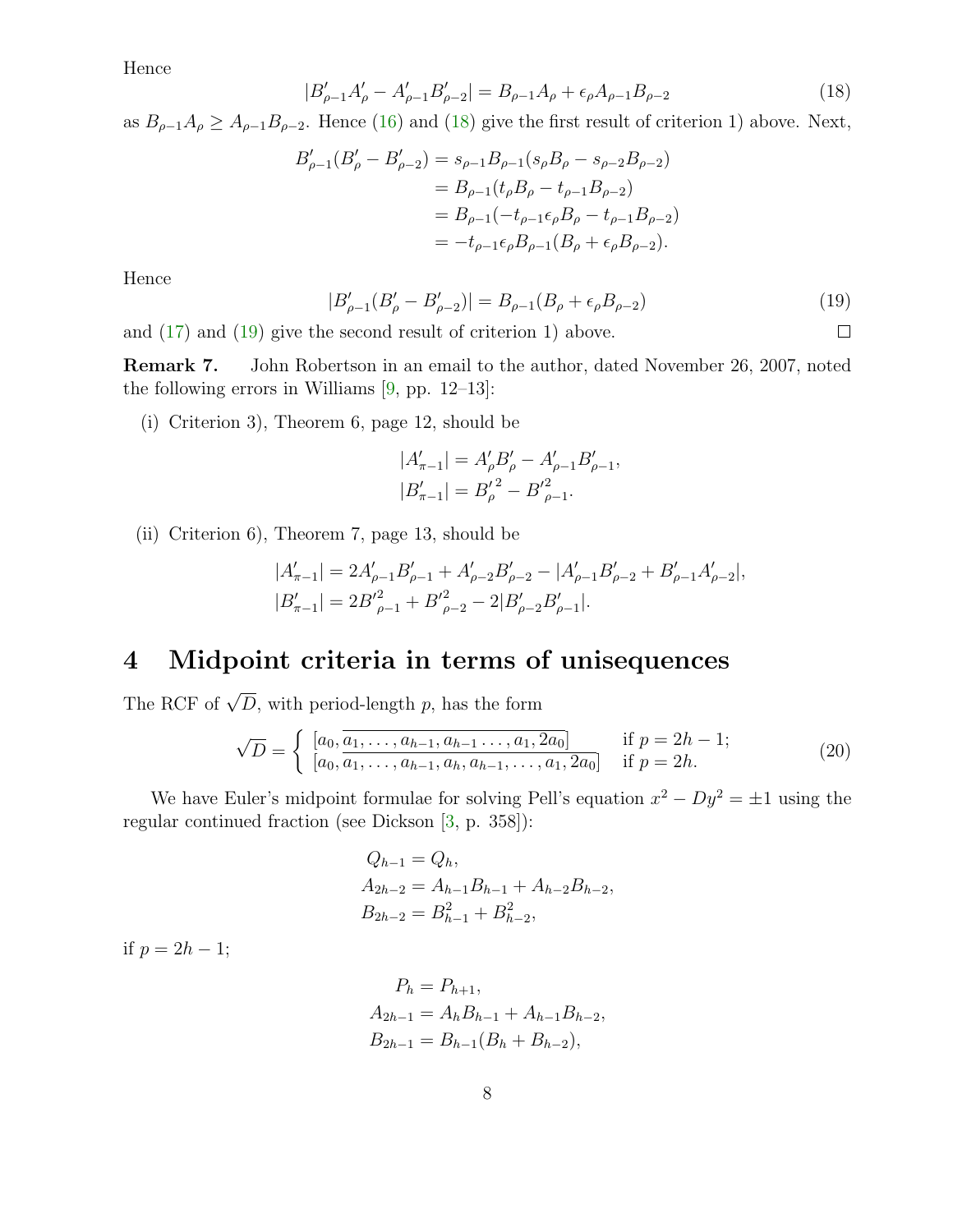if  $p = 2h$ . We also need the following symmetry properties from Perron [\[7,](#page-23-0) p. 81]:

$$
a_t = a_{p-t}, \quad t = 1, 2, \dots, p-1,
$$
\n<sup>(21)</sup>

$$
P_{t+1} = P_{p-t}, \quad t = 0, 1, \dots, p-1,
$$
\n<sup>(22)</sup>

$$
Q_t = Q_{p-t}, \quad t = 0, 1, \dots, p. \tag{23}
$$

<span id="page-8-1"></span>**Theorem 8.** Using the notation of  $(20)$ , in relation to Theorem [6,](#page-5-0) we have

- (1) If  $p = 2h 1, h > 1$  and  $a_{h-1} > 1$ , or  $p = 1$ , we get criterion 3).
- (2) If  $p = 2h, h > 1$  and  $a_{h-1} > 1, a_h > 1$ , or  $p = 2$  and  $a_1 > 1$ , we get criterion 1).
- (3) Suppose  $p = 2h$  and  $a_{h-1} = 1, a_h > 1$ , so that  $a_h$  is enclosed by two M-unisequences. Then
	- (a) if  $M \geq 2$  is even, we get criterion 2).
	- (b) if M is odd, we get criterion 1).
- (4) Suppose the centre of a period contains an M-unisequence,  $M \geq 1$ .
	- (a) If M is odd, then  $p = 2h$  and we get criterion 1) if  $M = 4t + 3$ , criterion 3) if  $M = 4t + 1.$
	- (b) If M is even, then  $p = 2h 1$  and we get criterion 4) if  $M = 4t$ , criterion 5) if  $M = 4t + 2.$

Before we can prove Theorem [8,](#page-8-1) we need some results on the RCF to NICF-P conversion.

#### 5 The RCF to NICF-P conversion and its properties

<span id="page-8-0"></span>Lemma 9. Let  $\xi_0 = \frac{P_0 + \sqrt{D}}{Q_0}$  $\frac{+\sqrt{D}}{Q_0}$  have NICF-P and RCF expansions:

$$
\xi_0 = a'_0 + \frac{\epsilon_1}{|a'_1|} + \cdots = a_0 + \frac{1}{|a_1|} + \cdots,
$$

<span id="page-8-2"></span>with complete quotients  $\xi'_m, \xi_m$ , respectively. Define  $f(m)$  recursively for  $m \geq 0$  by  $f(0) = 0$ and

$$
f(m+1) = \begin{cases} f(m) + 1, & \text{if } \epsilon_{m+1} = 1; \\ f(m) + 2, & \text{if } \epsilon_{m+1} = -1. \end{cases}
$$
 (24)

<span id="page-8-4"></span><span id="page-8-3"></span>Then for  $m \geq 0$ ,

$$
\epsilon_{m+1} = \begin{cases} 1, & \text{if } a_{f(m)+1} > 1; \\ -1, & \text{if } a_{f(m)+1} = 1, \end{cases} \tag{25}
$$

$$
\xi'_{m} = \begin{cases} \xi_{f(m)}, & \text{if } \epsilon_{m} = 1; \\ \xi_{f(m)} + 1, & \text{if } \epsilon_{m} = -1, \end{cases} \tag{26}
$$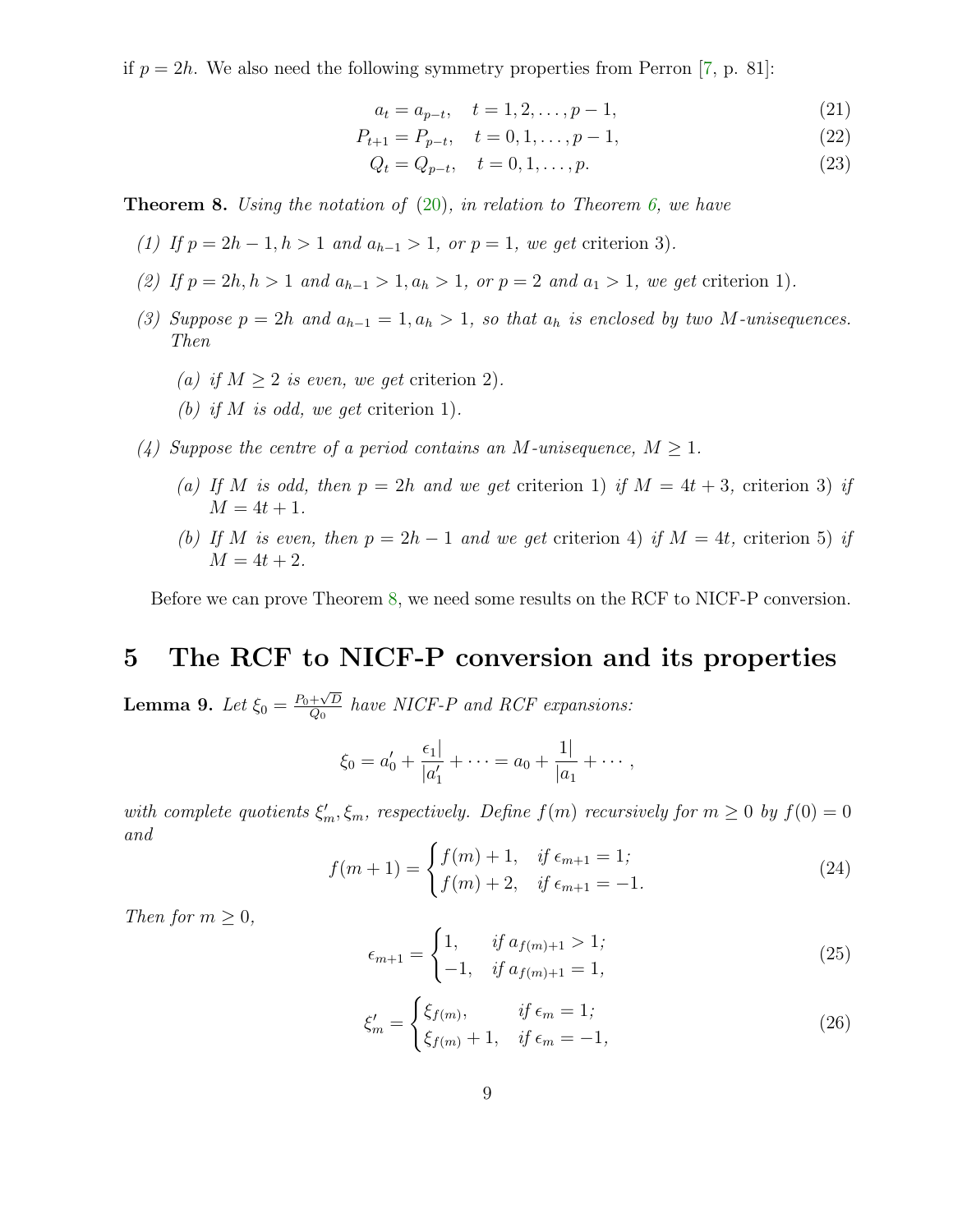$$
a'_{m} = \begin{cases} a_{f(m)}, & \text{if } \epsilon_{m} = 1 \text{ and } \epsilon_{m+1} = 1; \\ a_{f(m)} + 1, & \text{if } \epsilon_{m} \epsilon_{m+1} = -1; \\ a_{f(m)} + 2, & \text{if } \epsilon_{m} = -1 \text{ and } \epsilon_{m+1} = -1. \end{cases}
$$
(27)

<span id="page-9-4"></span>Proof. See Theorem 2, Matthews and Robertson [\[5\]](#page-23-4).

**Remark 10.** By virtue of [\(24\)](#page-8-2) and [\(26\)](#page-8-3), we say that the  $\xi'_m$  are obtained from the  $\xi_n$  in jumps of 1 or 2.

<span id="page-9-3"></span>**Lemma 11.** Let  $\xi_0 = (a_0, a_1, \ldots)$  be an RCF expansion. Then if [x] denotes the nearest integer to  $x$ , we have

$$
[\xi_n] = \begin{cases} a_n, & \text{if } a_{n+1} > 1; \\ a_n + 1, & \text{if } a_{n+1} = 1. \end{cases}
$$

*Proof.* If  $[\xi_n] = a_n + 1$ , then  $\xi_n > a_n + \frac{1}{2}$  $\frac{1}{2}$  and hence  $a_{n+1} = 1$ , whereas if  $[\xi_n] = a_n$ , then  $\xi_n < a_n + \frac{1}{2}$  $\frac{1}{2}$  and hence  $a_{n+1} > 1$ .

<span id="page-9-5"></span>Lemma 12. Let  $\xi_0 = \frac{P_0 + \sqrt{D}}{Q_0}$  $\frac{+\sqrt{D}}{Q_0}$  have NICF-P expansion

$$
\xi_0=a'_0+\frac{\epsilon_1}{|a'_1|}+\cdots.
$$

<span id="page-9-0"></span>Then

$$
A'_{m} = \begin{cases} A_{f(m)} & \text{if } \epsilon_{m+1} = 1; \\ A_{f(m)+1} & \text{if } \epsilon_{m+1} = -1, \end{cases}
$$
 (28)

where  $f(m)$  is defined by [\(24\)](#page-8-2). Equivalently, in the notation of Bosma  $[2, p. 372]$ , if  $n(k) = f(k + 1) - 1$  for  $k \ge -1$ , then

<span id="page-9-2"></span><span id="page-9-1"></span>
$$
n(k) = \begin{cases} n(k-1) + 1, & \text{if } \epsilon_{k+1} = 1; \\ n(k-1) + 2, & \text{if } \epsilon_{k+1} = -1 \end{cases}
$$
 (29)

and [\(28\)](#page-9-0) has the simpler form

$$
A'_k = A_{n(k)} \text{ for } k \ge 0. \tag{30}
$$

**Remark 13.** From [\(25\)](#page-8-4) and [\(29\)](#page-9-1), we see that  $\epsilon_{m+1} = -1$  implies  $a_{n(m)} = 1$ .

*Proof.* (by induction). We first prove  $(30)$  for  $k = 0$ . We use Lemma [11.](#page-9-3)

$$
\epsilon_1 = 1 \implies a_1 > 1 \implies [\xi_0] = a_0
$$
\n
$$
\implies A'_0 = A_0.
$$
\n
$$
\epsilon_1 = -1 \implies a_1 = 1 \implies [\xi_0] = a_0 + 1 = a_0 a_1 + 1
$$
\n
$$
\implies A'_0 = A_1.
$$

 $\Box$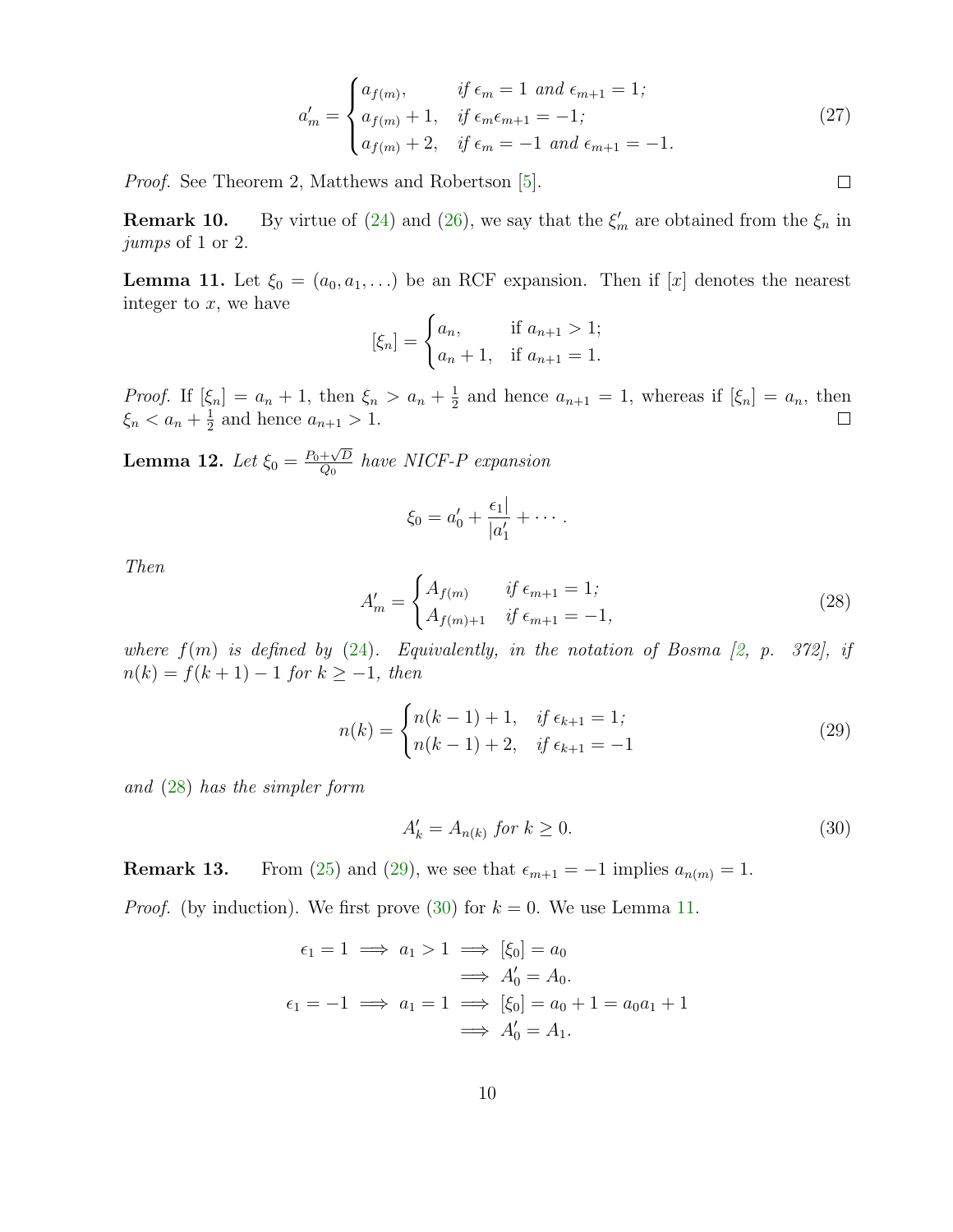We next prove  $(30)$  for  $k = 1$ . We have to prove

$$
A'_1 = \begin{cases} A_{f(1)} & \text{if } \epsilon_2 = 1; \\ A_{f(1)+1} & \text{if } \epsilon_2 = -1, \end{cases}
$$

where

$$
f(1) = \begin{cases} 1 & \text{if } \epsilon_1 = 1; \\ 2 & \text{if } \epsilon_1 = -1. \end{cases}
$$

i.e.,

$$
A'_1 = \begin{cases} A_1 & \text{if } \epsilon_1 = 1, \epsilon_2 = 1; \\ A_2 & \text{if } \epsilon_1 \epsilon_2 = -1; \\ A_3 & \text{if } \epsilon_1 = -1, \epsilon_2 = -1. \end{cases}
$$

Now  $A'_1 = a'_0 a'_1 + \epsilon_1$ . We have

$$
a'_0 = \begin{cases} a_0 & \text{if } \epsilon_1 = 1; \\ a_0 + 1 & \text{if } \epsilon_1 = -1 \end{cases}
$$

and

$$
a'_{1} = \begin{cases} a_{f(1)} & \text{if } \epsilon_{1} = 1 = \epsilon_{2}; \\ a_{f(1)} + 1 & \text{if } \epsilon_{1}\epsilon_{2} = -1; \\ a_{f(1)} + 2 & \text{if } \epsilon_{1} = -1 = \epsilon_{2}. \end{cases}
$$

Hence

$$
a'_1 = \begin{cases} a_1 & \text{if } \epsilon_1 = 1 = \epsilon_2; \\ a_1 + 1 & \text{if } \epsilon_1 = 1, \epsilon_2 = -1; \\ a_2 + 1 & \text{if } \epsilon_1 = -1, \epsilon_2 = 1; \\ a_2 + 2 & \text{if } \epsilon_1 = -1, \epsilon_2 = -1. \end{cases}
$$

Case 1.  $\epsilon_1 = 1 = \epsilon_2$ . Then  $A'_1 = a_0 a_1 + 1 = A_1$ . Case 2.  $\epsilon_1 = 1, \epsilon_2 = -1$ . Then  $a_2 = 1$  and

$$
A'_1 = a_0(a_1 + 1) + 1,
$$
  
\n
$$
A_2 = (a_0a_1 + 1)a_2 + a_0 = a_0a_1 + 1 + a_0 = A'_1.
$$

Case 3.  $\epsilon_1 = -1, \epsilon_2 = 1$ . Then  $a_1 = 1$  and

$$
A'_1 = (a_0 + 1)(a_2 + 1) - 1
$$
  
=  $a_0 a_2 + a_0 + a_2$ ,  

$$
A_2 = (a_0 a_1 + 1)a_2 + a_0
$$
  
=  $(a_0 + 1)a_2 + a_0 = A'_1$ .

Case 4.  $\epsilon_1 = -1 = \epsilon_2$ . Then  $a_1 = 1 = a_3$  and

$$
A'_1 = (a_0 + 1)(a_2 + 2) - 1
$$
  
=  $a_0 a_2 + a_2 + 2a_0 + 1$ .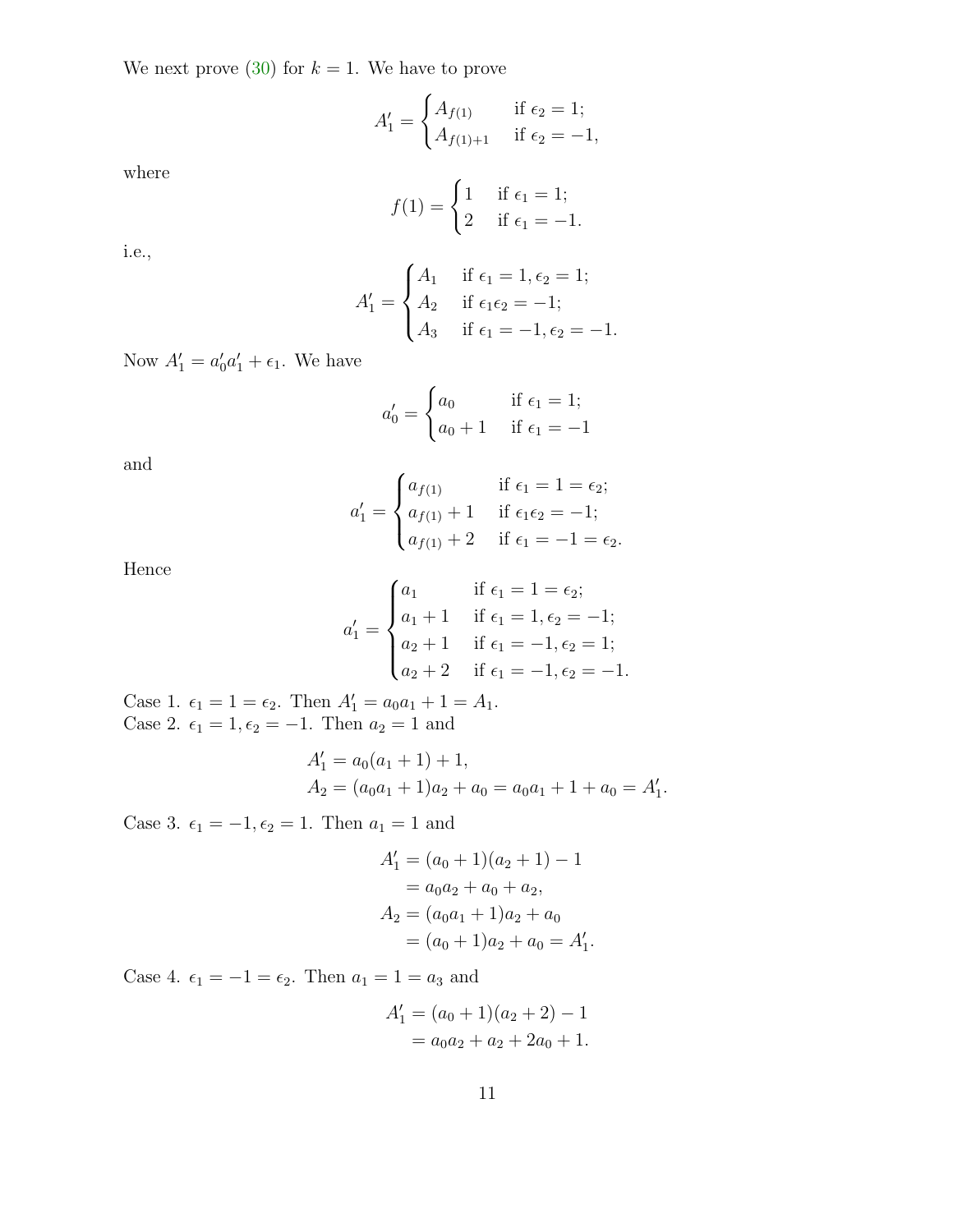Also

$$
A_3 = a_3 A_2 + A_1
$$
  
=  $A_2 + A_1$   
=  $((a_0 a_1 + 1) a_2 + a_0) + (a_0 a_1 + 1)$   
=  $((a_0 + 1) a_2 + a_0) + (a_0 + 1) = A'_1.$ 

Finally, let  $k \ge 0$  and assume [\(30\)](#page-9-2) holds for k and  $k + 1$  and use the equation

$$
A'_{k+2} = a'_{k+2}A'_{k+1} + \epsilon_{k+2}A'_{k}.
$$

Then from [\(27\)](#page-9-4), with  $j = n(k + 1) + 1$ , we have

$$
a'_{k+2} = \begin{cases} a_j & \text{if } \epsilon_{k+2} = 1, \epsilon_{k+3} = 1; \\ a_j + 1 & \text{if } \epsilon_{k+2} \epsilon_{k+3} = -1; \\ a_j = 2 & \text{if } \epsilon_{k+2} = -1 = \epsilon_{k+3}. \end{cases}
$$
(31)

Case 1. Suppose  $\epsilon_{k+2} = 1 = \epsilon_{k+3} = 1$ . Then

$$
n(k+1) = n(k) + 1 = j - 1, \quad n(k+2) = n(k+1) + 1 = j
$$

and

$$
A'_{k+2} = a_j A_{j-1} + A_{j-2} = A_j = A_{n(k+2)}.
$$

Case 2. Suppose  $\epsilon_{k+2} = 1, \epsilon_{k+3} = -1$ . Then

$$
n(k+1) = n(k) + 1 = j - 1, \quad n(k+2) = n(k+1) + 2 = j + 1
$$

and

$$
A'_{k+2} = (a_j + 1)A_{j-1} + A_{j-2}.
$$

Now  $\epsilon_{k+3} = -1$  implies  $1 = a_{n(k+2)} = a_{j+1}$ , so  $A_{j+1} = A_j + A_{j-1}$ . Hence

$$
A'_{k+2} = A_{j+1} = A_{n(k+2)}.
$$

Case 3. Suppose  $\epsilon_{k+2} = -1, \epsilon_{k+3} = 1$ . Then

$$
n(k+1) = n(k) + 2 = j - 1, \quad n(k+2) = n(k+1) + 1 = j
$$

and

$$
A'_{k+2} = (a_j + 1)A_{j-1} - A_{j-3}.
$$

Now  $\epsilon_{k+2} = -1$  implies  $1 = a_{n(k+1)} = a_{j-1}$ , so  $A_{j-1} = A_{j-2} + A_{j-3}$ . Hence

$$
A'_{k+2} = a_j A_{j-1} + A_{j-2} = A_j = A_{n(k+2)}.
$$

Case 4. Suppose  $\epsilon_{k+2} = -1 = \epsilon_{k+3}$ . Then

$$
n(k+1) = n(k) + 2 = j - 1, \quad n(k+2) = n(k+1) + 2 = j + 1
$$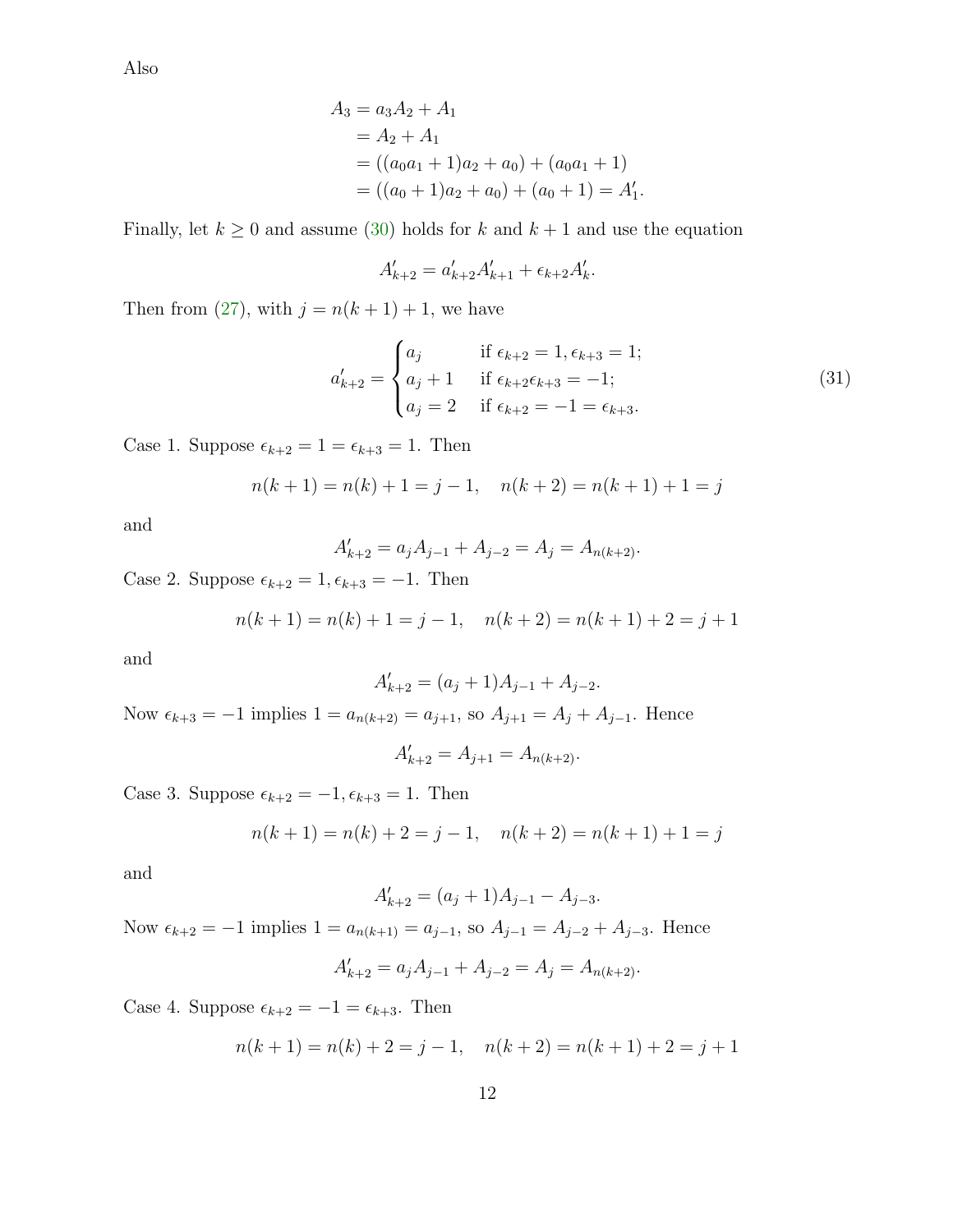and

$$
A'_{k+2} = (a_j + 2)A_{j-1} - A_{j-3}.
$$

Now  $\epsilon_{k+3} = -1 \implies 1 = a_{n(k+2)} = a_{j+1}$  and  $\epsilon_{k+2} = -1 \implies 1 = a_{n(k+1)} = a_{j-1}$ , so

$$
A_{j+1} = A_j + A_{j-1} \text{ and } A_{j-1} = A_{j-2} + A_{j-3}.
$$

Hence

$$
A'_{k+2} = (a_j + 2)A_{j-1} - (A_{j-1} - A_{j-2})
$$
  
=  $A_j + A_{j-1} = A_{j+1} = A_{n(k+2)}$ .

**Lemma 14.** Each  $a_n > 1$ ,  $n \ge 1$  will be visited by the algorithm of Lemma [9,](#page-8-0) i.e., there exists an m such that  $n = f(m)$ .

*Proof.* Let  $a_n > 1$  and  $f(m) \le n < f(m+1)$ . If  $f(m) < n$ , then  $f(m+1) = f(m) + 2$  and  $\epsilon_{m+1} = -1$ ; also  $n = f(m) + 1$ . Then from (25),  $a_n = a_{f(m)+1} = 1$ .  $\epsilon_{m+1} = -1$ ; also  $n = f(m) + 1$ . Then from  $(25)$ ,  $a_n = a_{f(m)+1} = 1$ .

<span id="page-12-0"></span>Note that in the RCF to NICF-P transformation, we have  $f(k) = p$ , where k is the NICF-P period-length.

**Lemma 15.** Suppose that RCF partial quotients  $a_r$  and  $a_s$  satisfy  $a_r > 1, a_s > 1, r < s$ . Then the number J of jumps in the RCF to NICF-P transformation when starting from  $a_r$ and finishing at  $a_s$  is  $J = (s - r + E)/2$ , where E is the number of even unisequences in the interval  $[a_r, a_s]$ . Here we include zero unisequences  $[a_i, a_{i+1}]$ , where  $a_i > 1$  and  $a_{i+1} > 1$ .

*Proof.* Suppose the unisequences in  $[a_r, a_s]$  have lengths  $m_1, \ldots, m_N$  and let  $j_i$  be the number of jumps occurring in a unisequence of length  $m_i$ . Then

$$
j_i = \frac{m_i + 1 + e_i}{2}
$$
, where  $e_i = \begin{cases} 0 & \text{if } m_i \text{ is odd;} \\ 1 & \text{if } m_i \text{ is even.} \end{cases}$ 

Then

$$
J = \sum_{i=1}^{N} j_i = \sum_{i=1}^{N} \frac{m_i + 1 + e_i}{2}
$$
  
=  $\frac{1}{2}(N + \sum_{i=1}^{N} m_i) + \frac{E}{2}$   
=  $\frac{s - r}{2} + \frac{E}{2} = \frac{s - r + E}{2}$ .

<span id="page-12-1"></span>**Corollary 16.** The number of jumps in the interval  $[a_0, a_r]$ ,  $a_r > 1$ , equals the number in the interval  $[a_{p-r}, a_p]$ , where p is the period-length and  $r \leq p/2$ .

 $\Box$ 

 $\Box$ 

Proof. This follows from Lemma [15](#page-12-0) and the symmetry of an RCF period.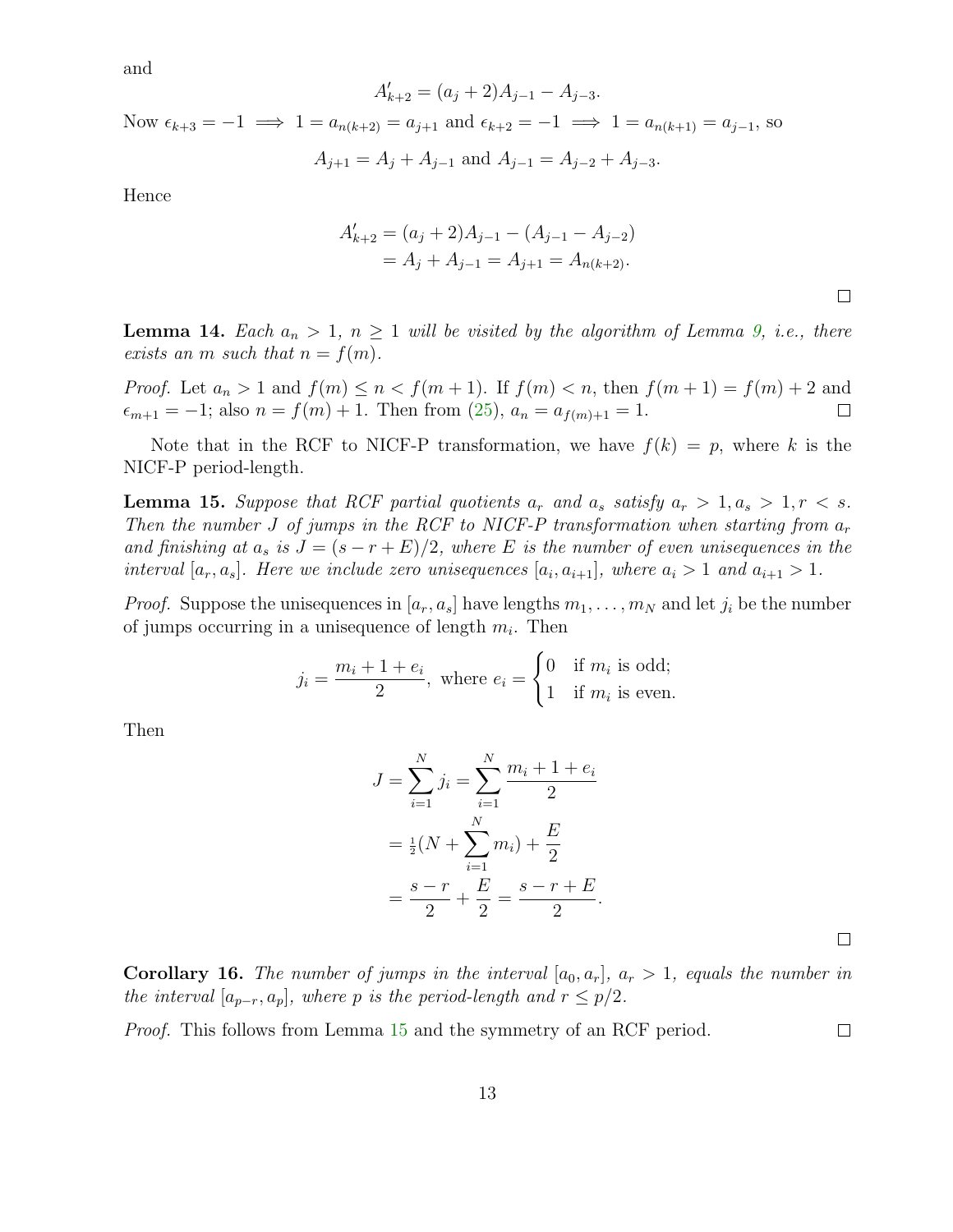### 6 Proof of Theorem [8](#page-8-1)

We use the notation of Lemmas [9](#page-8-0) and [12.](#page-9-5)

Case (1)(i). Assume  $p = 2h - 1, h > 1$  and there is an even length unisequence, or no unisequence, on each side of  $a_{h-1} > 1, a_h > 1$ , e.g.,  $\sqrt{73} = [8, 1, 1, 5, 5, 1, 1, 16]$  or  $\sqrt{89} =$  $[9, 2, 3, 3, 2, 18].$  Let  $f(m) = h - 1$ , where m is the number of jumps in  $[a_0, a_{h-1}]$ . Then  $f(m+1) = h$  and

$$
\xi'_{m} = \xi_{h-1}, \ \epsilon_{m} = 1, \xi'_{m+1} = \xi_{h}, \ \epsilon_{m+1} = 1.
$$

By Corollary [16,](#page-12-1) m is also the number of jumps in  $[a_h, a_p]$ . There is also one jump in  $[a_{h-1}, a_h]$ . Hence  $k = 2m + 1$ . As  $Q_{h-1} = Q_h$ , we have  $Q'_m = Q'_{m+1}$ , which is criterion 3) of Theorem [6.](#page-5-0) Also

$$
\epsilon_m = 1 \implies f(m) = f(m-1) + 1, A'_{m-1} = A_{f(m-1)},
$$
  
\n $\epsilon_{m+1} = 1 \implies f(m+1) = f(m) + 1, A'_{m} = A_{f(m)}.$ 

Hence  $A'_{m-1} = A_{h-2}$ ,  $A'_{m} = A_{h-1}$ ,  $B'_{m-1} = B_{h-2}$ ,  $B'_{m} = B_{h-1}$  and

$$
A_{p-1} = A_{h-1}B_{h-1} + A_{h-2}B_{h-2}
$$
  
=  $A'_mB'_m + A'_{m-1}B'_{m-1}$   
=  $A'_mB'_m + \epsilon_{m+1}A'_{m-1}B'_{m-1}$ 

.

Also

$$
B_{p-1} = B_{h-1}^2 + B_{h-2}^2
$$
  
=  $B_m^2 + B_{m-1}^2$   
=  $B_m^2 + \epsilon_{m+1} B_{m-1}^2$ .

If  $p = 1$ ,  $\sqrt{D} = [a, \overline{2a}]$  and the NICF and RCF expansions are identical. Also  $Q'_0 = Q'_1 =$  $1, \epsilon_1 = 1$  and we have criterion 3).

Case (1)(ii). Assume  $p = 2h - 1$ , with an odd length unisequence on each side of  $a_{h-1}$  $1, a_h > 1$ , e.g.,  $\sqrt{113} = [10, 1]$ ∗  $, 1, 1, 2, 2, 1, 1, 1, 20$  $[20]$ . Let  $f(m) = h - 1$ . Then  $f(m + 1) = h$  and

$$
\xi'_{m} = \xi_{h-1} + 1, \ \epsilon_{m} = -1, \xi'_{m+1} = \xi_{h}, \ \epsilon_{m+1} = 1,
$$

and as in Case (1)(i),  $k = 2m + 1$ . As  $Q_{h-1} = Q_h$ , we have  $Q'_m = Q'_{m+1}$ , which is criterion 3). Also

$$
\epsilon_m = -1 \implies f(m) = f(m-1) + 2, \ A'_{m-1} = A_{f(m-1)+1},
$$
  
\n $\epsilon_{m+1} = 1 \implies f(m+1) = f(m) + 1, \ A'_m = A_{f(m)}.$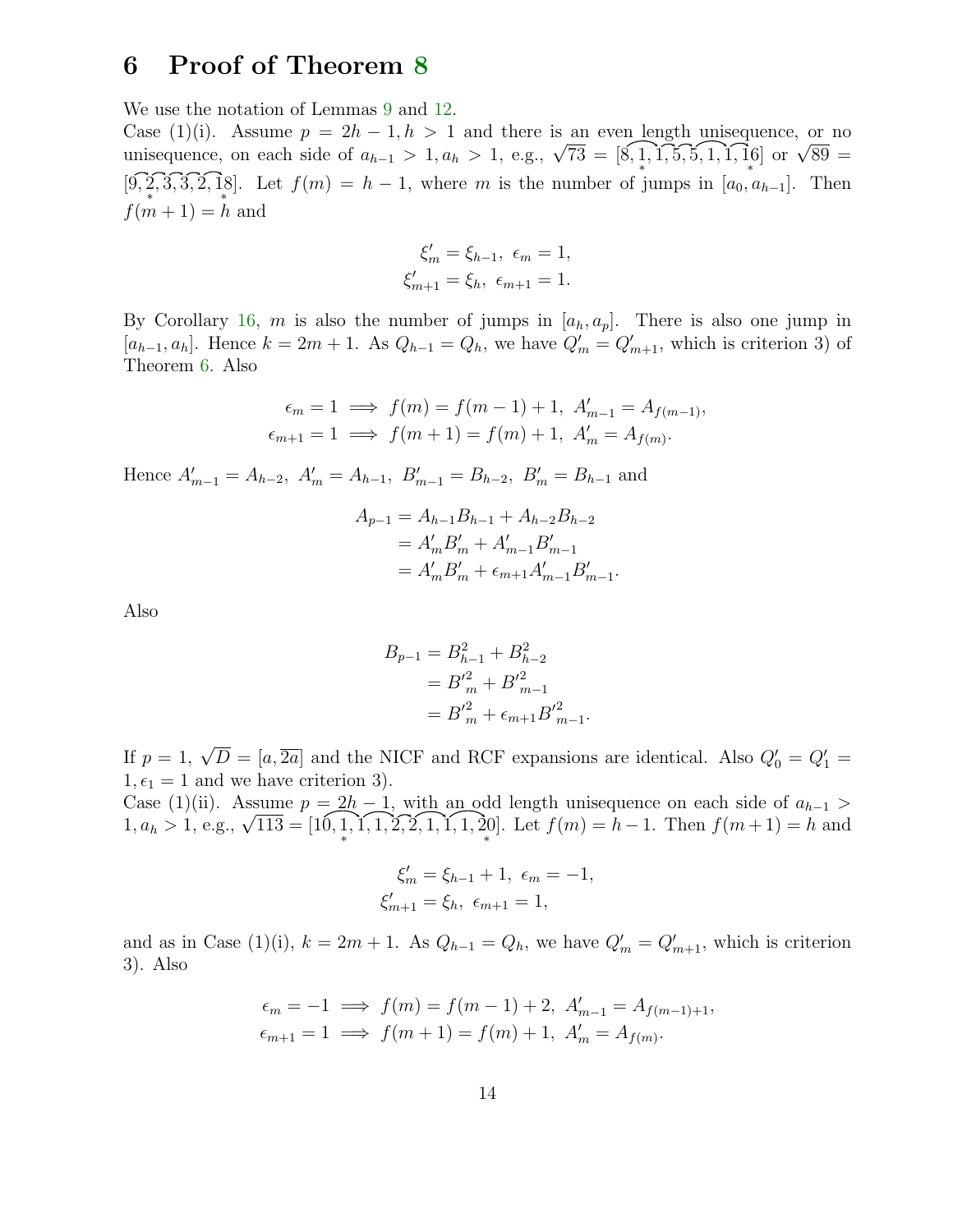Hence  $A'_{m-1} = A_{h-2}$ ,  $A'_{m} = A_{h-1}$  and  $B'_{m-1} = B_{h-2}$ ,  $B'_{m} = B_{h-1}$ . Then as in Case (1)(i), we get

$$
A'_{m}B'_{m} + \epsilon_{m+1}A'_{m-1}B'_{m-1} = A_{p-1} \text{ and } B'^{2}_{m} + \epsilon_{m+1}B'^{2}_{m-1} = B_{p-1}.
$$
  
Case (2) Assume  $p = 2h, h > 1, a_{h-1} > 1, a_h > 1$ , e.g.,  $\sqrt{92} = [9, 1, 1, 2, 4, 2, 1, 1, 1, 8]$ .  
Let  $f(m) = h$ . Then  $f(m+1) = h + 1$  and

$$
\xi'_{m} = \xi_{h}, \ \epsilon_{m} = 1,
$$
  

$$
\xi'_{m+1} = \xi_{h+1}, \ \epsilon_{m+1} = 1,
$$

Also by Corollary [16,](#page-12-1) m is the number of jumps in  $[a_h, a_p]$ . Hence  $k = 2m$ . Then  $P_h = P_{h+1}$ gives  $P'_m = P'_{m+1}$  and we have criterion 1) of Theorem [6.](#page-5-0) Also

$$
\epsilon_m = 1 \implies f(m) = f(m-1) + 1, A'_{m-1} = A_{f(m-1)},
$$
  
\n $\epsilon_{m+1} = 1 \implies f(m+1) = f(m) + 1, A'_{m} = A_{f(m)}.$ 

Hence  $A'_{m-1} = A_{h-1}$ ,  $A'_{m} = A_{h}$  and  $B'_{m-1} = B_{h-1}$ ,  $B'_{m} = B_{h}$ . Then

<span id="page-14-0"></span>
$$
A_{p-1} = A_h B_{h-1} + A_{h-1} B_{h-2}
$$
  
=  $A'_m B'_{m-1} + A'_{m-1} B_{h-2}$ . (32)

But  $B_{h-2} = B_h - a_h B_{h-1} = B'_m - a'_m B_{m-1} = B'_{m-2}$ . Hence [\(32\)](#page-14-0) gives

$$
A_{p-1} = A'_{m} B'_{m-1} + A'_{m-1} B'_{m-2}
$$
  
=  $A'_{m} B'_{m-1} + \epsilon_{m} A'_{m-1} B'_{m-2}$ .

Also

$$
B_{p-1} = B_{h-1}(B_h + B_{h-2})
$$
  
=  $B'_{m-1}(B'_m + B'_{m-2}).$ 

Case (3)(a). Assume  $p = 2h$ , with an even length unisequence each side of  $a_h > 1$ , e.g.,  $\sqrt{21} = [4, 1]$ ∗  $, 1, 2, 1, 1, 8$ ∗ ]. Let  $f(m) = h$ . Then  $f(m + 1) = h + 2$ . As in Case(2),  $k = 2m$ . Also

$$
\xi'_{m} = \xi_{h}, \ \epsilon_{m} = 1,
$$
  

$$
\xi'_{m+1} = \xi_{h+2} + 1, \ \epsilon_{m+1} = -1.
$$

Then

$$
\epsilon_m = 1 \implies f(m) = f(m-1) + 1, A'_{m-1} = A_{f(m-1)},
$$
  
\n $\epsilon_{m+1} = -1 \implies f(m+1) = f(m) + 2, A'_{m} = A_{f(m)+1}.$ 

Hence  $A'_{m-1} = A_{h-1}$ ,  $A'_{m} = A_{h+1}$  and  $B'_{m-1} = B_{h-1}$ ,  $B'_{m} = B_{h+1}$ . We prove criterion 2) of Theorem [6,](#page-5-0)  $P'_{m+1} = P'_{m} + Q'_{m}$ , i.e.,  $P_{h+2} + Q_{h+2} = P_{h} + Q_{h}$ .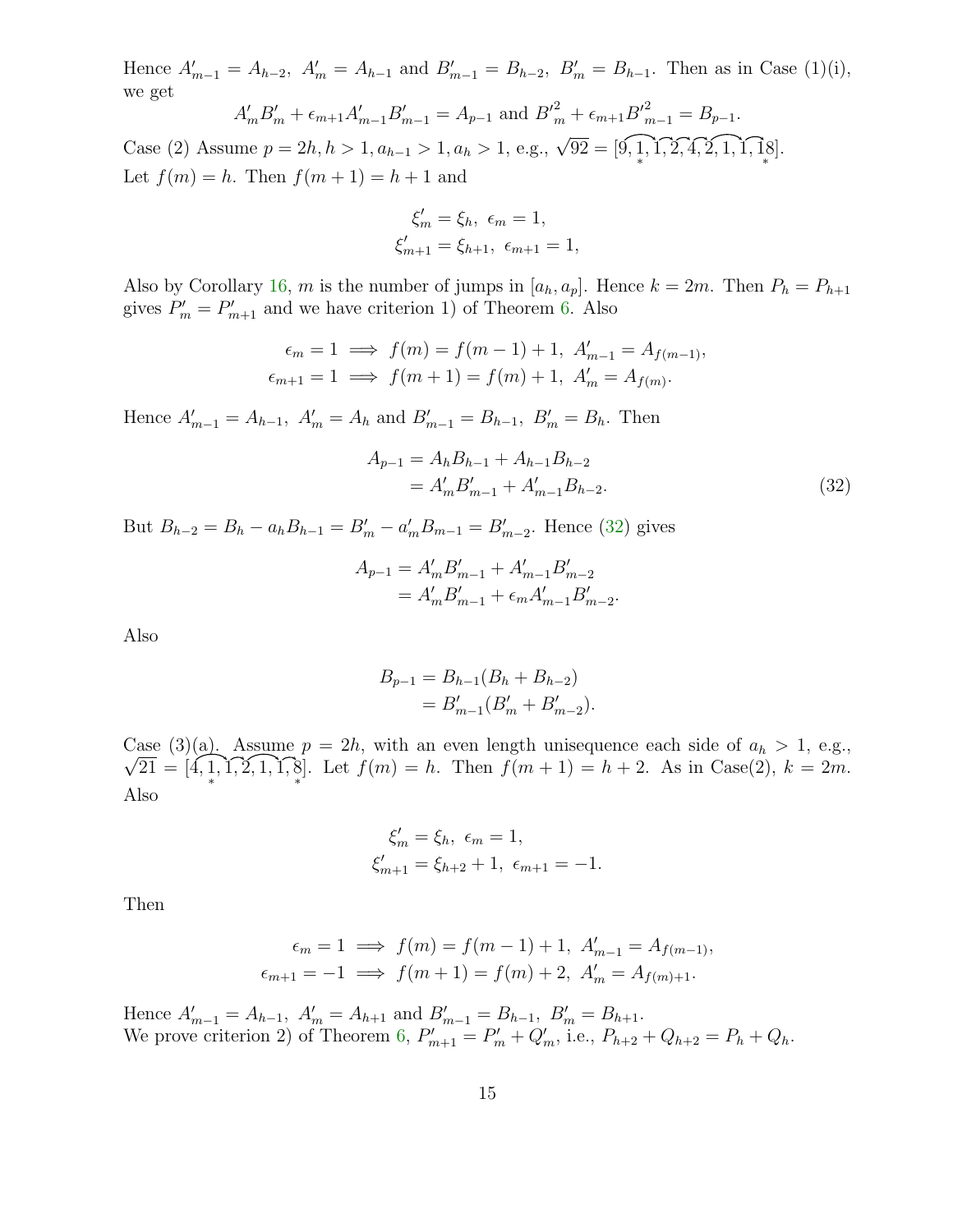We note from Theorem 10.19, Rosen [\[8\]](#page-23-7), that  $a_{h+1} = 1$  implies  $P_{h+2} + P_{h+1} = Q_{h+1}$ . Also

$$
P_{h+2}^2 = D - Q_{h+1}Q_{h+2},
$$
  

$$
P_{h+1}^2 = D - Q_hQ_{h+1}.
$$

Hence

$$
P_{h+2}^2 - P_{h+1}^2 = Q_{h+1}(Q_h - Q_{h+2})
$$
  
=  $(P_{h+2} + P_{h+1})(Q_h - Q_{h+2}).$ 

Hence

<span id="page-15-2"></span><span id="page-15-0"></span>
$$
P_{h+2} - P_{h+1} = Q_h - Q_{h+2},
$$
  
\n
$$
P_{h+2} + Q_{h+2} = P_{h+1} + Q_h
$$
  
\n
$$
= P_h + Q_h
$$
\n(33)

We next prove

$$
A_{p-1} = B'_{m-1}(A'_{m} - A'_{m-1}) + A'_{m-1}B'_{m-2},
$$
\n(34)

$$
B_{p-1} = B'_{m-1}(B'_{m} - B'_{m-1} + B'_{m-2}).
$$
\n(35)

First note that by equations [\(27\)](#page-9-4),  $\epsilon_m = 1$  and  $\epsilon_{m+1} = 1$  imply

<span id="page-15-1"></span>
$$
a'_m = a_{f(m)} + 1 = a_h + 1.
$$

Also  $a_{h+1} = 1$  implies  $B_{h+1} = B_h + B_{h-1}$ , i.e.,  $B'_m = B_h + B'_{m-1}$ . Hence

$$
B_{h-2} = B_h - a_h B_{h-1}
$$
  
=  $(B'_m - B'_{m-1}) - (a'_m - 1)B'_{m-1}$   
=  $B'_m - a'_m B'_{m-1} = B'_{m-2}$ .

Then

$$
A_{p-1} = A_h B_{h-1} + A_{h-1} B_{h-2}
$$
  
=  $(A'_m - A'_{m-1})B'_{m-1} + A'_{m-1}B'_{m-2}$ ,

proving [\(34\)](#page-15-0). Also

$$
B_{p-1} = B_{h-1}(B_h + B_{h-2})
$$
  
=  $B'_{m-1}(B'_m - B'_{m-1} + B'_{m-2}),$ 

proving [\(35\)](#page-15-1).

If  $p = 2$  and  $a_1 > 1$ , then  $D = a^2 + b$ ,  $1 < b < 2a$ , b dividing  $2a$  (Rosen [\[8,](#page-23-7) p. 389]). Then  $\sqrt{D} = \sqrt{a}$ ,  $2a/b$ ,  $2a$  $a + \sqrt{D}$ ,  $P'_1 = P'_2 = a$ ,  $\epsilon_1 = 1$  and we have criterion 1). ∗ and the NICF and RCF expansions are identical. Then  $\xi_1' = \frac{a + \sqrt{D}}{b}$  $\frac{\sqrt{D}}{b}, \xi_2' =$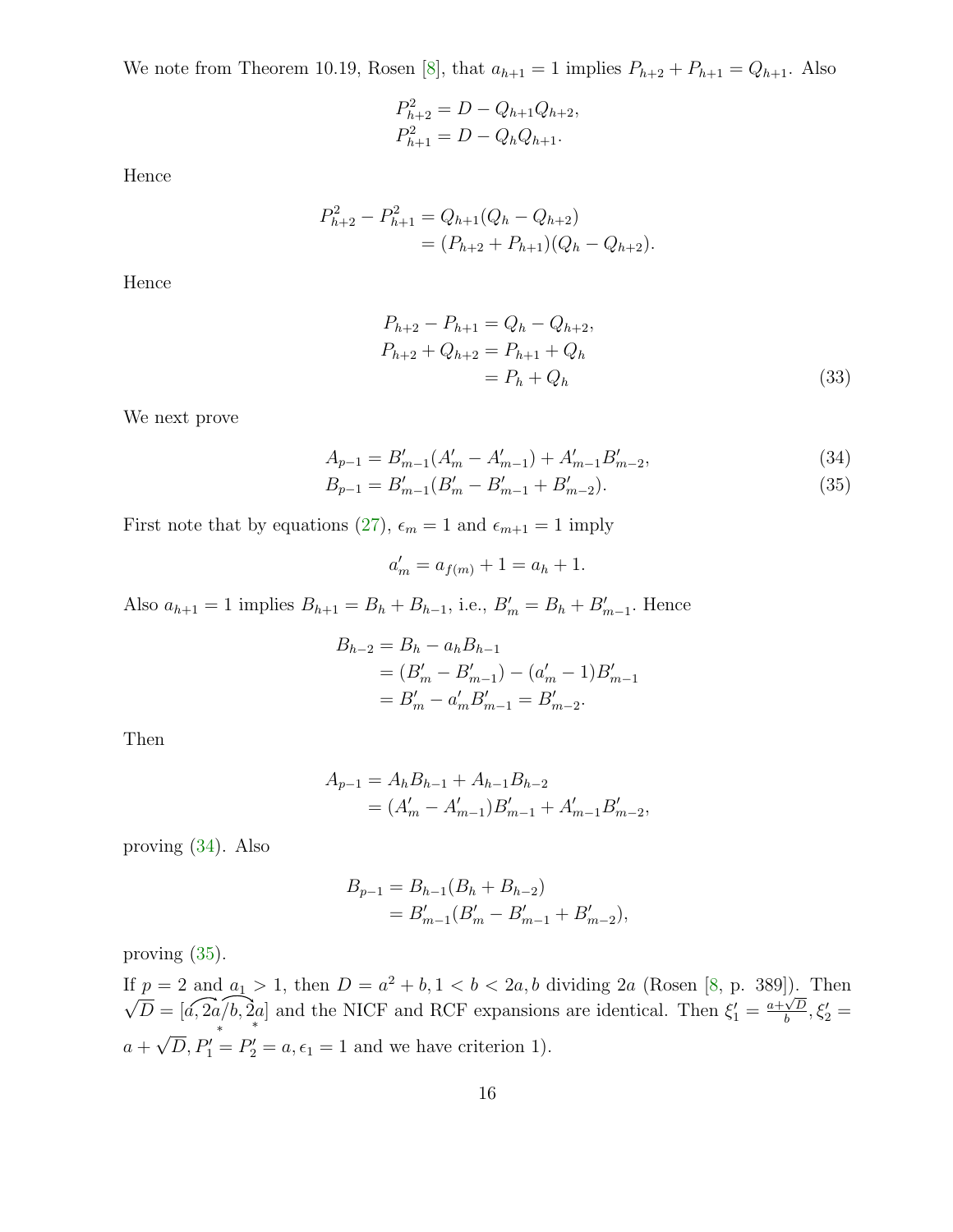$\sqrt{14} = [3, 1]$ Case (3)(b). Assume  $p = 2h$ , with an odd length unisequence each side of  $a_h > 1$ , e.g., ∗  $, 2, 1, 6$ ∗ ]. Let  $f(m) = h$ . Then  $f(m + 1) = h + 2$  and  $k = 2m$ . Then

$$
\xi'_{m} = \xi_{h} + 1, \ \epsilon_{m} = -1,
$$
  

$$
\xi'_{m+1} = \xi_{h+2} + 1, \ \epsilon_{m+1} = -1.
$$

Then

$$
\epsilon_m = -1 \implies f(m) = f(m-1) + 2, A'_{m-1} = A_{f(m-1)+1},
$$
  
\n $\epsilon_{m+1} = -1 \implies f(m+1) = f(m) + 2, A'_{m} = A_{f(m)+1}.$ 

We have  $A'_{m-1} = A_{h-1}$ ,  $A'_{m} = A_{h+1}$ ,  $B'_{m-1} = B_{h-1}$ ,  $B'_{m} = B_{h+1}$ . Then using [\(33\)](#page-15-2), we get

$$
P'_{m+1} = P_{h+2} + Q_{h+2} = P_h + Q_h = P'_m,
$$

which is criterion 1) of Theorem  $6$ . As  $\epsilon_m = -1$ , it remains to prove

$$
A_{p-1} = B'_{m-1}A'_{m} - A'_{m-1}B'_{m-2}
$$
  
\n
$$
B_{p-1} = B'_{m-1}(B'_{m} - B'_{m-2}).
$$

First,  $a_{h+1} = 1$  implies  $A_{h+1} = A_h + A_{h-1}$ , i.e.,  $A'_m = A_h + A_{h-1}$ . Also  $\epsilon_m = -1 = \epsilon_{m+1}$ implies  $a'_m = a_{f(m)} + 2 = a_h + 2$ . Hence

$$
-B'_{m-2} = \epsilon_m B'_{m-2}
$$
  
=  $B'_m - a'_m B'_{m-1}$   
=  $(B_h + B_{h-1}) - (a_h + 2)B_{h-1}$   
=  $B_h - B_{h-1} - a_h B_{h-1}$   
=  $B_{h-2} - B_{h-1}$ .

Hence

$$
B'_{m-1}A'_{m} - A'_{m-1}B'_{m-2} = B_{h-1}(A_{h} + A_{h-1}) - A_{h-1}(B_{h-1} - B_{h-2})
$$
  
= B\_{h-1}A\_{h} + A\_{h-1}B\_{h-2}  
= A\_{p-1}.

Finally,

$$
B'_{m-1}(B'_{m} - B'_{m-2}) = B_{h-1}((B_{h} + B_{h-1}) + (B_{h-2} - B_{h-1}))
$$
  
=  $B_{h-1}(B_{h} + B_{h-2})$   
=  $B_{p-1}$ .

Case (4)(a). Assume  $p = 2h$  with an M-unisequence, M odd, at the centre of a period. There are two cases: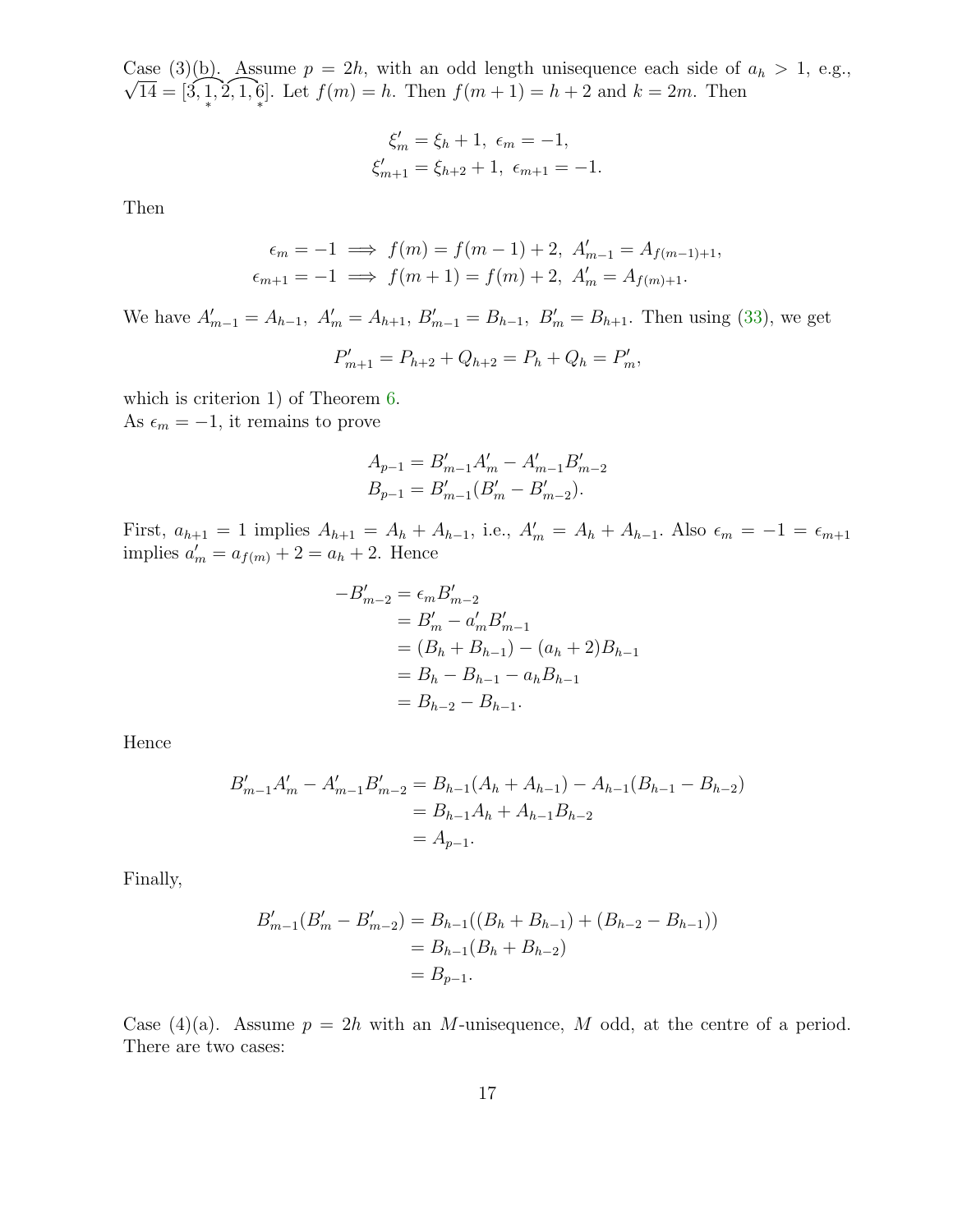$$
M = 4t + 3, e.g., \sqrt{88} = [9, 2, 1, 1, 1, 2, 1, 8]. \text{ Let } f(m) = h. \text{ Then } f(m+1) = h + 2 \text{ and}
$$

$$
\xi'_{m} = \xi_{h} + 1, \ \epsilon_{m} = -1;
$$

$$
\xi'_{m+1} = \xi_{h+2} + 1, \ \epsilon_{m+1} = -1.
$$

and as with case  $(3)(b)$ , we have criterion 1) of Theorem [6.](#page-5-0) Now m is the number of jumps in [ $a_0, a_h$ ]. Then we have a central unisequence [ $a_r, a_{p-r}$ ] of length  $4t + 3$ . There are  $t + 1$ jumps of 2 in  $[a_r, a_h]$ , so  $r + 2t + 2 = h$ . Let J be the number of jumps in  $[a_0, a_r]$ . Hence  $m = J + (t + 1)$ . There are  $t + 1$  jumps of 2 in  $[a_h, a_{p-r}]$  and J jumps in  $[a_{p-r}, a_p]$ . Hence

$$
k = (J + t + 1) + (t + 1) + J = 2(J + t + 1) = 2m.
$$

 $M = 4t + 1$ , e.g.,  $\sqrt{91} = \boxed{9, 1}$ ∗  $, 1, 5, 1, 5, 1, 1, 18$  ${8 \choose *}$ . Let  $f(m) = h - 1$ . Then  $f(m + 1) = h + 1$ and

$$
\xi'_{m+1} = \xi_{h+1} + 1, \ \epsilon_{m+1} = -1.
$$

Also  $\xi'_m = \xi_{h-1}$  or  $\xi_{h-1} + 1$ . We have a central unisequence  $[a_r, a_{p-r}]$  of length  $4t + 1$ . There are t jumps of 2 in  $[a_r, a_{h-1}]$ , so  $r + 2t = h - 1$ . Let J be the number of jumps in  $[a_0, a_r]$ . Hence m, being the number of jumps in  $[a_0, a_{h-1}]$  satisfies  $m = J+t$ . There is also one jump in  $[a_{h-1}, a_{h+1}]$ , t jumps of 2 in  $[a_{h+1}, a_{p-r}]$  and J jumps in  $[a_{p-r}, a_p]$ . Hence

$$
k = (J + t) + 1 + t + J = 2(J + t) + 1 = 2m + 1.
$$

Then  $Q'_{m+1} = Q_{h+1}$  and  $Q'_{m} = Q_{h-1}$ , so  $Q_{h-1} = Q_{h+1}$  implies  $Q'_{m} = Q'_{m+1}$  and we have criterion 3) of Theorem [6.](#page-5-0) We have  $A'_m = A_{f(m)+1} = A_h$ . Also, regardless of the sign of  $\epsilon_m$ , we have  $A'_{m-1} = A_{h-2}$ . We now prove

$$
A_{k-1} = A'_m B'_m - A'_{m-1} B'_{m-1},
$$
\n(36)

$$
B_{k-1} = {B'}_m^2 - {B'}_{m-1}^2. \tag{37}
$$

Noting that  $a_h = 1$  gives  $A_h = A_{h-1} + A_{h-2}$  and  $B_h = B_{h-1} + B_{h-2}$ , we have

$$
A'_{m}B'_{m} - A'_{m-1}B'_{m-1} = A_{h}B_{h} - A_{h-2}B_{h-2}
$$
  
=  $A_{h}(B_{h-1} + B_{h-2}) - (A_{h} - A_{h-1})B_{h-2}$   
=  $A_{h}B_{h-1} + A_{h-1}B_{h-2}$   
=  $A_{p-1}$ .

Also

$$
B'^{2}_{m} - B'^{2}_{m-1} = B_{h}^{2} - B_{h-2}^{2}
$$
  
=  $(B_{h} - B_{h-2})(B_{h} + B_{h-2})$   
=  $B_{h-1}(B_{h} + B_{h-2})$   
=  $B_{p-1}$ .

Case (4)(b) Assume  $p = 2h - 1$  with an M-unisequence, M even, at the centre of a period. There are two cases: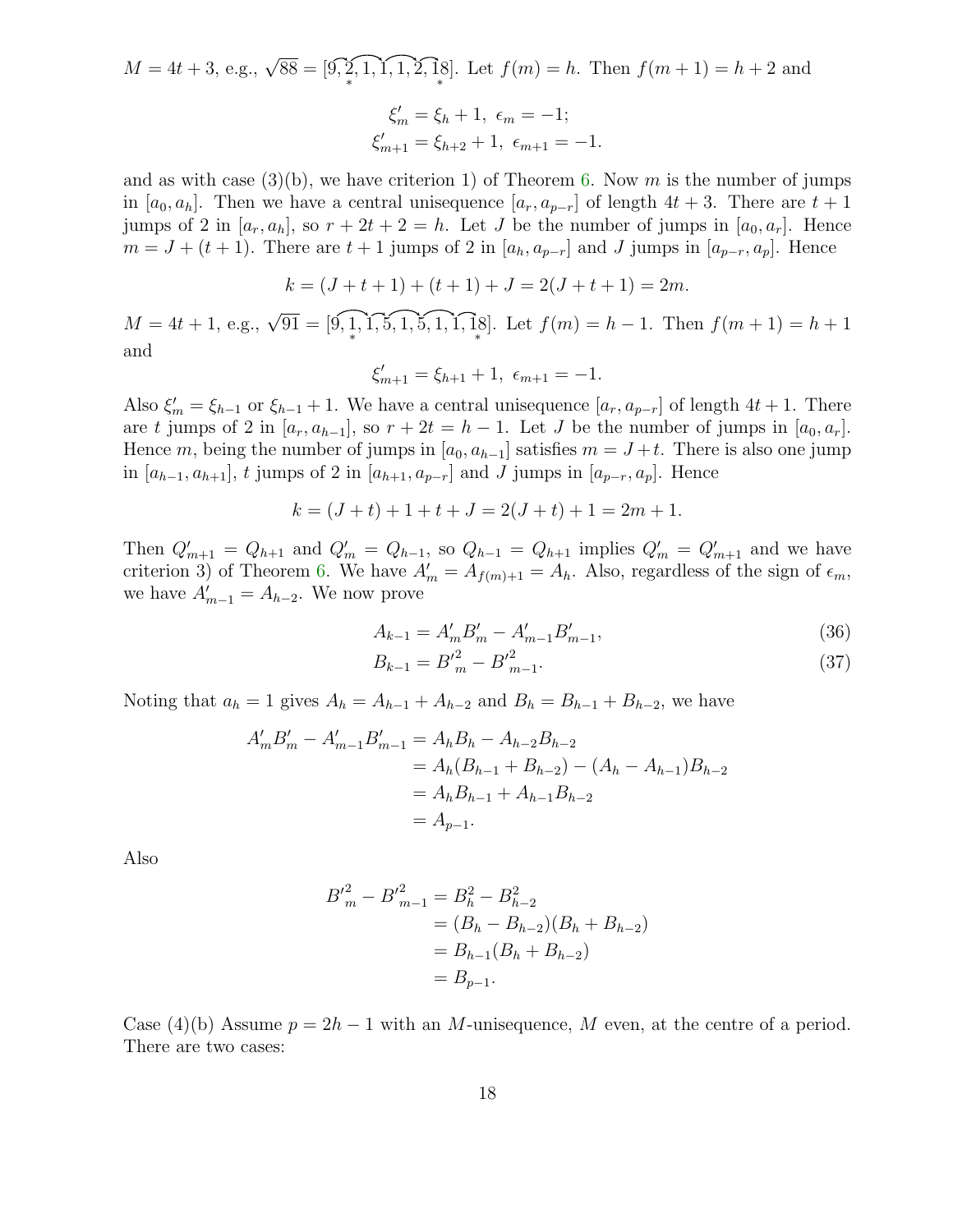$$
M = 4t, e.g., \sqrt{13} = [3, 1, 1, 1, 1, 6]. \text{ Let } f(m) = h - 1. \text{ Then } f(m + 1) = h + 1 \text{ and}
$$

$$
\xi'_{m} = \xi_{h-1} + 1, \ \epsilon_{m} = -1,
$$

$$
\xi'_{m+1} = \xi_{h+1} + 1, \ \epsilon_{m+1} = -1.
$$

We have a central unisequence  $[a_r, a_{p-r}]$  of length 4t with  $r + 2t = h - 1$ . Let J be the number of jumps in  $[a_0, a_r]$ . There are t jumps of 2 in  $[a_r, a_{h-1}]$ . Hence m, being the number of jumps in  $[a_0, a_{h-1}]$  satisfies  $m = J + t$ . There are also t jumps of 2 in  $[a_{h-1}, a_{p-r-1}]$ , one jump in  $[a_{p-r-1}, a_{p-r}]$  and J jumps in  $[a_{p-r}, a_p]$ . Hence

$$
k = (J + t) + t + 1 + J = 2(J + t) + 1 = 2m + 1.
$$

Then

$$
\epsilon_m = -1 \implies f(m) = f(m-1) + 2, \ A'_{m-1} = A_{f(m-1)+1},
$$
  

$$
\epsilon_{m+1} = -1 \implies f(m+1) = f(m) + 2, \ A'_m = A_{f(m)+1}.
$$

We have  $A'_{m-1} = A_{h-2}$ ,  $A'_{m} = A_{h}$ . We now verify criterion 4) of Theorem [6.](#page-5-0)

<span id="page-18-0"></span>
$$
P'_{m+1} = Q'_{m} + \frac{1}{2}Q'_{m+1}.
$$
\n(38)

We note that  $a_h = 1$  implies  $P_{h+1} = Q_h - P_h$ . Then

$$
P'_{m+1} = P_{h+1} + Q_{h+1}
$$
  
=  $Q_h - P_h + Q_{h+1}$ .

Also

$$
Q'_{m} + \frac{1}{2}Q'_{m+1} = Q_{h-1} + \frac{1}{2}Q_{h+1}.
$$

Hence [\(38\)](#page-18-0) holds if and only if

$$
Q_h - P_h + Q_{h+1} = Q_{h-1} + \frac{1}{2}Q_{h+1},
$$
  
i.e.,  $Q_{h-1} - P_h + Q_{h+1} = Q_{h-1} + \frac{1}{2}Q_{h+1},$   
i.e.,  $P_h = \frac{1}{2}Q_{h+1}.$ 

However

$$
P_h^2 = D - Q_{h-1}Q_h,
$$
  
\n
$$
P_{h+1}^2 = D - Q_hQ_{h+1},
$$
  
\n
$$
P_h^2 - P_{h+1}^2 = Q_h(Q_{h+1} - Q_{h-1}),
$$
  
\n
$$
P_h - P_{h+1} = Q_{h+1} - Q_{h-1},
$$
  
\n
$$
P_h - (Q_h - P_h) = Q_{h+1} - Q_h,
$$
  
\n
$$
2P_h = Q_{h+1}.
$$

Next we prove

$$
A_{p-1} = A'_{m} B'_{m} + 2A'_{m-1} B'_{m-1} - (A'_{m} B'_{m-1} + B'_{m} A'_{m-1}),
$$
\n
$$
B_{p-1} = B'^{2}_{m} + 2B'^{2}_{m-1} - 2B'_{m} B'_{m-1}.
$$
\n(39)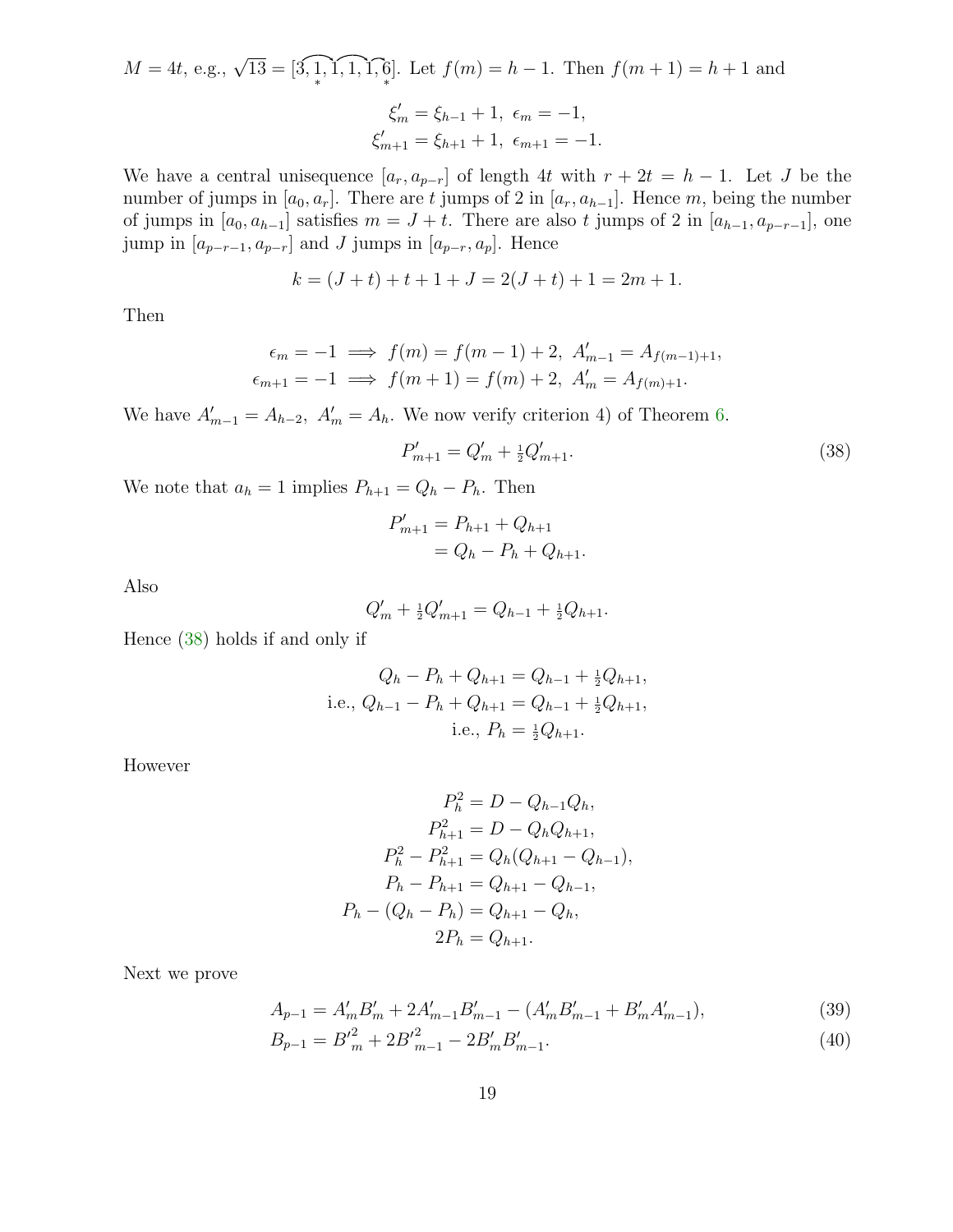Let

$$
T = A'_{m} B'_{m} + 2A'_{m-1} B'_{m-1} - (A'_{m} B'_{m-1} + B'_{m} A'_{m-1}).
$$

Then

$$
T = A_h B_h + 2A_{h-2} B_{h-2} - (A_h B_{h-2} + B_h A_{h-2})
$$
  
=  $A_h (B_h - B_{h-2}) + A_{h-2} (B_{h-2} - B_h) + A_{h-2} B_{h-2}$   
=  $A_h B_{h-1} - A_{h-2} B_{h-1} + A_{h-2} B_{h-2}$   
=  $A_h B_{h-1} + A_{h-2} (B_{h-2} - B_{h-1})$   
=  $(A_{h-1} + A_{h-2}) B_{h-1} + A_{h-2} (B_{h-2} - B_{h-1})$   
=  $A_{h-1} B_{h-1} + A_{h-2} B_{h-2}$   
=  $A_{p-1}$ .

Also

$$
B'^{2}_{m} + 2B'^{2}_{m-1} - 2B'_{m}B'_{m-1} = B_{h}^{2} + 2B_{h-2}^{2} - 2B_{h}B_{h-2}
$$
  
=  $B_{h}(B_{h} - 2B_{h-2}) + 2B_{h-2}^{2}$   
=  $(B_{h-1} + B_{h-2})(B_{h-1} - B_{h-2}) + 2B_{h-2}^{2}$   
=  $B_{h-1}^{2} - B_{h-2}^{2} + 2B_{h-2}^{2}$   
=  $B_{h-1}^{2} + B_{h-2}^{2}$   
=  $B_{p-1}^{2}$ .

 $M = 4t + 2$ , e.g.,  $\sqrt{29} = [5, 2, 1, 1, 2, 1]$ . Let  $f(m) = h$ . Then  $\epsilon_m = -1$  and  $\xi'_m = \xi_h + 1$ . Also  $f(m) = f(m-1) + 2$ , so  $\mathring{A}'_{m-1} = \mathring{A}_{f(m-1)+1} = A_{h-1}$ . Then we have a central unisequence  $[a_r, a_{p-r}]$  of length  $4t + 2$ . There are  $t + 1$  jumps in  $[a_r, a_h]$ , so  $r + 2t + 2 = h$ . Let J be the number of jumps in  $[a_0, a_r]$ . Hence m, being the number of jumps in  $[a_0, a_h]$  satisfies  $m = J + t + 1$ . There are also t jumps of 2 in  $[a_h, a_{p-r-1}]$ , one jump in  $[a_{p-r-1}, a_{p-r}]$  and J jumps in  $[a_{p-r}, a_p]$ . Hence

$$
k = (J + t + 1) + t + 1 + J = 2(J + t + 1) = 2m.
$$

We now verify Case 5) of the midpoint criteria:

$$
P'_m = Q'_m + \frac{1}{2}Q'_{m-1}.
$$
\n(41)

Then, as  $\xi'_{m-1} = \xi_{h-2}$  or  $\xi_{h-2} + 1$ , we have  $Q'_{m-1} = Q_{h-2}$  and

$$
P'_m = Q'_m + \frac{1}{2}Q'_{m-1} \iff P_h + Q_h = Q_h + \frac{1}{2}Q_{h-2}
$$

$$
\iff P_h = \frac{1}{2}Q_{h-2}.
$$

But  $a_{h-1} = 1$  implies  $P_h = Q_{h-1} - P_{h-1}$ . Hence

$$
P_{h-1}^{2} - P_{h}^{2} = (D - Q_{h-2}Q_{h-1}) - (D - Q_{h-1}Q_{h}),
$$
  
\n
$$
(P_{h-1} - P_{h})Q_{h-1} = Q_{h-1}(Q_{h} - Q_{h-2}),
$$
  
\n
$$
P_{h-1} - P_{h} = Q_{h} - Q_{h-2},
$$
  
\n
$$
Q_{h-1} - 2P_{h} = Q_{h-1} - Q_{h-2},
$$
  
\n
$$
2P_{h} = Q_{h-2}.
$$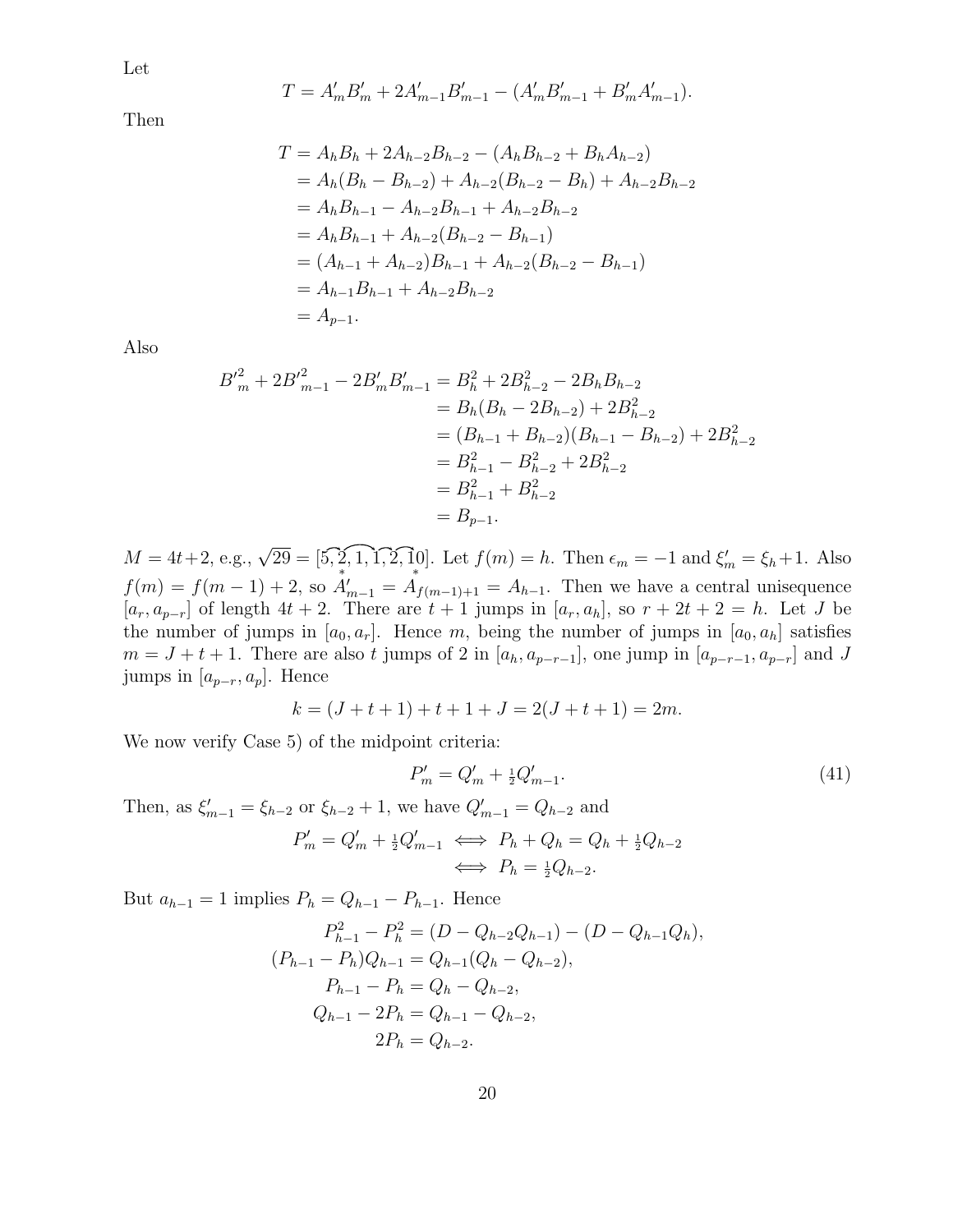Next we prove

$$
A_{p-1} = 2A'_{m-1}B'_{m-1} + A'_{m-2}B'_{m-2} - (A'_{m-1}B'_{m-2} + B'_{m-1}A'_{m-2}),
$$
\n(42)

<span id="page-20-3"></span><span id="page-20-2"></span>
$$
B_{p-1} = 2B'^{2}_{m-1} + B'^{2}_{m-2} - 2B'_{m-1}B'_{m-2}.
$$
\n(43)

Note that regardless of the sign of  $\epsilon_{m-1}$ , we have  $A'_{m-2} = A_{h-3}$ . To prove  $(42)$ , let

$$
T = 2A'_{m-1}B'_{m-1} + A'_{m-2}B'_{m-2} - (A'_{m-1}B'_{m-2} + B'_{m-1}A'_{m-2}).
$$

Then

$$
T = 2A_{h-1}B_{h-1} + A_{h-3}B_{h-3} - (A_{h-1}B_{h-3} + B_{h-1}A_{h-3})
$$
  
=  $2A_{h-1}B_{h-1} + (A_{h-1} - A_{h-2})(B_{h-1} - B_{h-2})$   
 $- A_{h-1}(B_{h-1} - B_{h-2}) - B_{h-1}(A_{h-1} - A_{h-2})$   
=  $A_{h-1}B_{h-1} + A_{h-2}B_{h-2}$   
=  $A_{p-1}$ .

Finally, we prove [\(43\)](#page-20-3).

$$
2B'^{2}_{m-1} + B'^{2}_{m-2} - 2B'_{m-1}B'_{m-2} = 2B^{2}_{h-1} + B^{2}_{h-3} - 2B_{h-1}B_{h-3}
$$
  

$$
= 2B^{2}_{h-1} + (B_{h-1} - B_{h-2})^{2}
$$
  

$$
- 2B_{h-1}(B_{h-1} - B_{h-2})
$$
  

$$
= B^{2}_{h-1} + B^{2}_{h-2}
$$
  

$$
= B_{p-1}.
$$

<span id="page-20-1"></span>This completes the proof of Theorem [8.](#page-8-1)

#### 7 RCF periods with only odd length unisequences

<span id="page-20-4"></span>**Lemma 17.** Suppose there are no even length  $(\geq 2)$  unisequences in an RCF period of length p for  $\sqrt{D}$ . If k is the NICF period-length and  $0 \le t \le k/2$ , then

$$
f(k - t) = p - f(t),
$$
\n(44)

*Proof.* Let  $f(t) = r$ . Then we have t jumps on  $[a_0, a_r]$ . Because of the symmetry of the partial quotients and the absence of even length unisequences, we get the same  $t$  jumps but in reverse order on  $[a_{p-r}, a_p]$ . There are k jumps on  $[a_0, a_p]$  and hence  $k - t$  jumps on  $[a_0, a_{p-r}]$ . Hence  $f(k - t) = p - r = p - f(t)$ . [ $a_0, a_{p-r}$ ]. Hence  $f(k-t) = p - r = p - f(t)$ .

<span id="page-20-0"></span>**Theorem 18.** Suppose there are no even length  $(\geq 2)$  unisequences in a RCF period of length p for  $\sqrt{D}$ . Then if k is the NICF period-length, for  $1 \le t \le k/2$ , we have

$$
(i) \epsilon_t = \epsilon_{k+1-t};
$$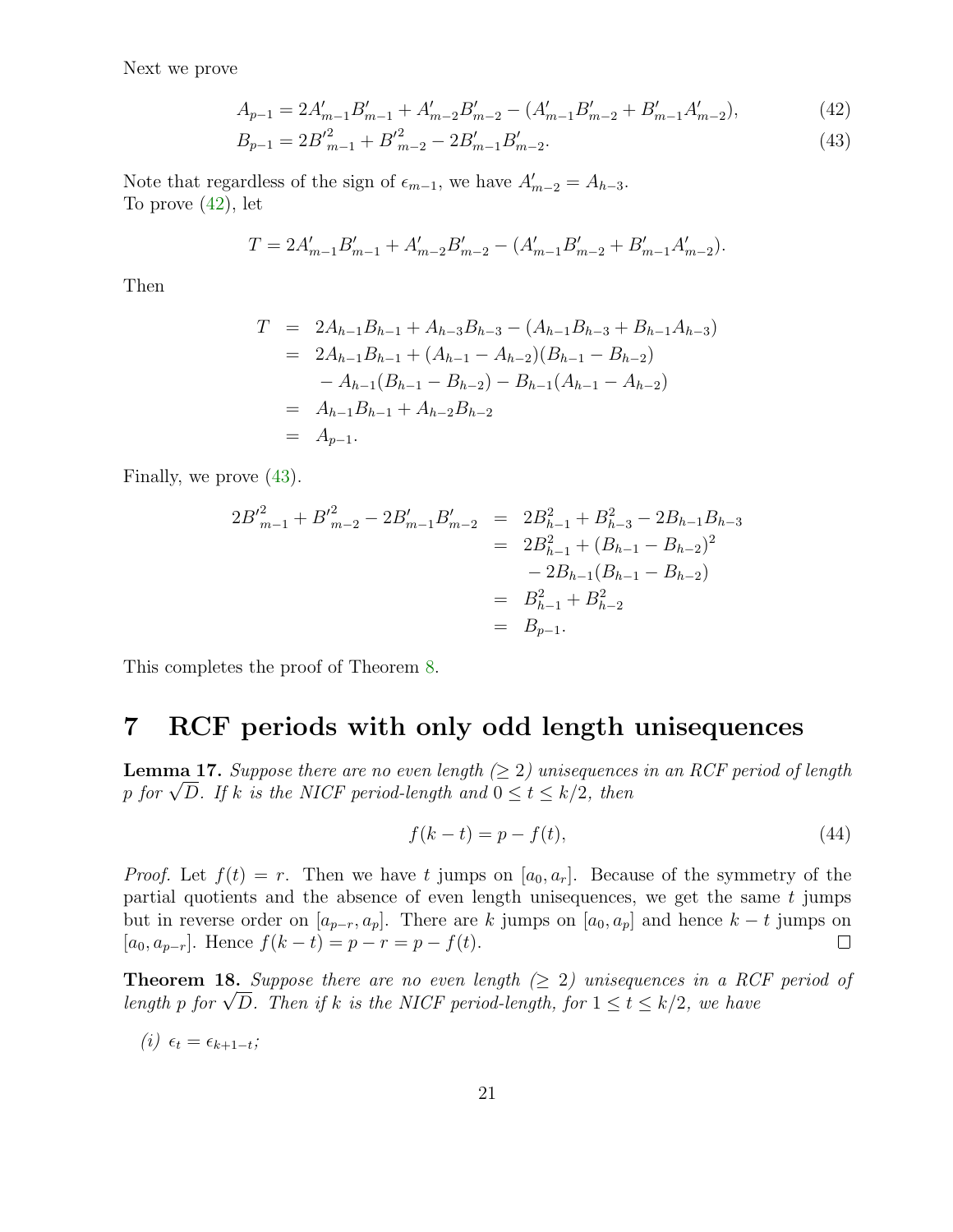(*ii*)  $P'_t = P'_{k+1-t}$ ; (iii)  $Q'_t = Q'_{k-t}$ ;  $(iv) \ \ a'_t = a'_{k-t},$ 

where  $\xi'_t = \frac{P'_t + \sqrt{D}}{Q'_t}$  is the t-th complete quotient of the NICF-P expansion of  $\sqrt{D}$ .

**Remark 19.** In particular, if  $k = 2h$ , then (ii) implies  $P'_h = P'_{h+1}$  and we have criterion 1) of Theorem [6;](#page-5-0) while if  $k = 2h + 1$ , then (iii) implies  $Q'_h = Q'_{h+1}$  and we have criterion 3) of Theorem [6.](#page-5-0)

Proof. (i) We use [\(24\)](#page-8-2) and Lemma [17](#page-20-4)

$$
\epsilon_t = 1 \iff f(t) = f(t-1) + 1
$$
  
\n
$$
\iff p - f(k-t) = p - f(k-t+1) + 1
$$
  
\n
$$
\iff f(k-t+1) = f(k-t) + 1
$$
  
\n
$$
\iff \epsilon_{k-t+1} = 1.
$$

(ii) (a) Assume  $\epsilon_t = 1$ . Then  $\epsilon_{k+1-t} = 1$  and  $f(t) = f(t-1) + 1$ . Hence  $\xi'_t = \xi_{f(t)} = \frac{P_{f(t)} + \sqrt{D}}{Q_{f(t)}}$  $Q_{f(t)}$ and

$$
\xi'_{k+1-t} = \xi_{f(k+1-t)} = \xi_{p-f(t-1)} = \xi_{p+1-f(t)}
$$

$$
= \frac{P_{p+1-f(t)} + \sqrt{D}}{Q_{p+1-f(t)}}
$$

$$
= \frac{P_{f(t)} + \sqrt{D}}{Q_{f(t)-1}}.
$$

Hence  $P'_t = P_{f(t)} = P'_{k+1-t}$ . (b) Assume  $\epsilon_t = -1$ . Then  $\epsilon_{k+1-t} = -1$  and  $f(t) = f(t-1) + 2$ . Hence  $\xi'_{t} = \xi_{f(t)} + 1 = \frac{P_{f(t)} + Q_{f(t)} + \sqrt{D}}{Q_{f(t)}}$  $\frac{Q_{f(t)} + \nu D}{Q_{f(t)}}$  and

$$
\xi'_{k+1-t} = \xi_{f(k+1-t)} + 1 = \xi_{p-f(t-1)} + 1
$$
  
= 
$$
\frac{P_{p-f(t-1)} + \sqrt{D}}{Q_{p-f(t-1)}} + 1 = \frac{P_{f(t-1)+1} + Q_{f(t-1)} + \sqrt{D}}{Q_{f(t-1)}}
$$

.

Hence

$$
P'_t = P_{f(t)} + Q_{f(t)},
$$
  
\n
$$
P'_{k+1-t} = P_{f(t-1)+1} + Q_{f(t-1)}
$$
  
\n
$$
= P_{f(t)-1} + Q_{f(t)-2}.
$$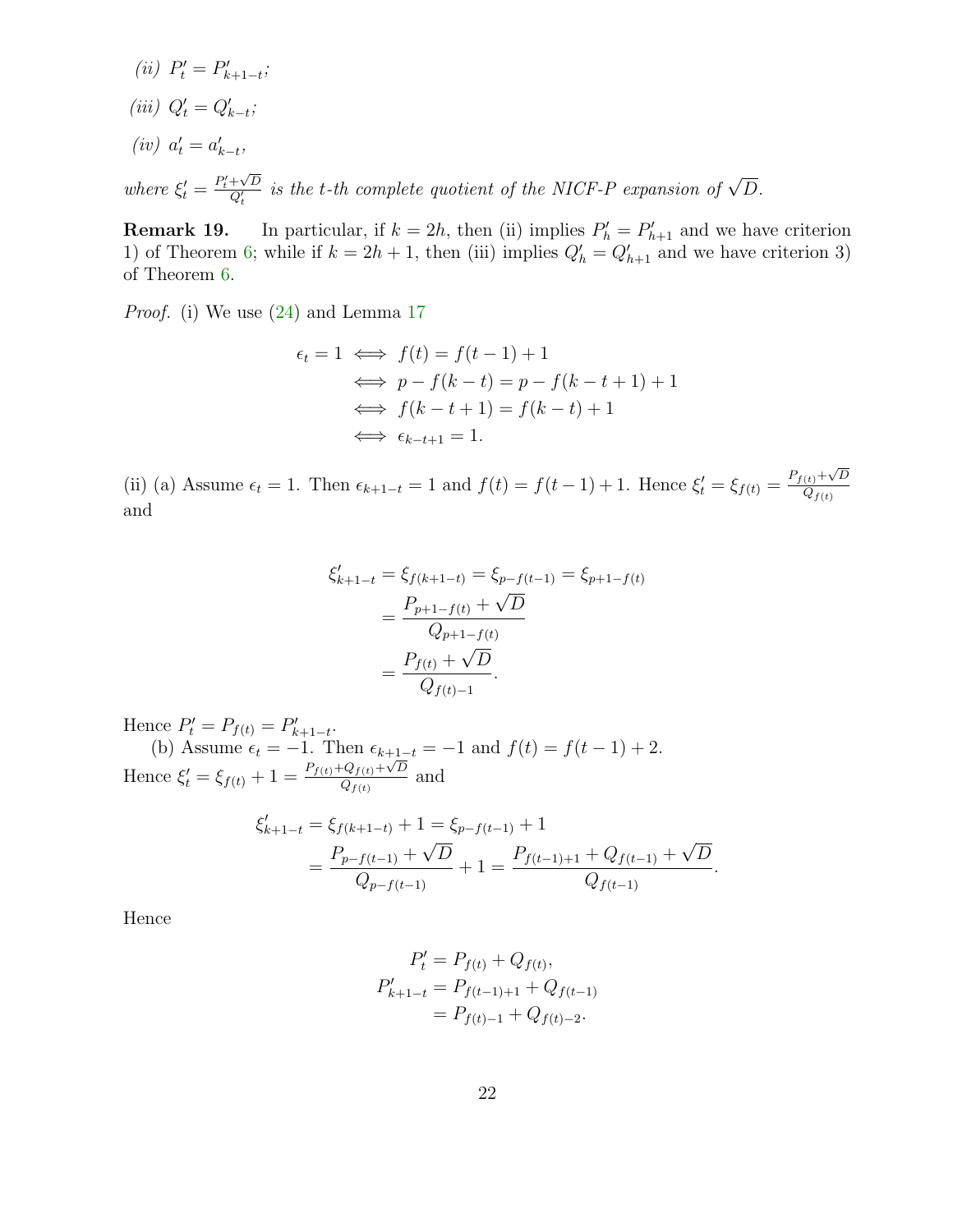For brevity, write  $r = f(t) - 1$ . We have to prove  $P'_t = P'_{k+1-t}$ , i.e.,

<span id="page-22-1"></span><span id="page-22-0"></span>
$$
P_r + Q_{r-1} = P_{r+1} + Q_{r+1}.
$$
\n(45)

We have

$$
P_{r+1}^2 - P_r^2 = (D - Q_r Q_{r+1}) - (D - Q_{r-1} Q_r)
$$
  
=  $Q_r (Q_{r-1} - Q_{r+1}).$  (46)

Now  $\epsilon_t = -1$  implies  $a_{f(t-1)+1} = 1 = a_{f(t)-1} = a_r$  and hence  $P_{r+1} + P_r = a_r Q_r = Q_r$ . Then [\(46\)](#page-22-0) gives

$$
P_{r+1} - P_r = Q_{r-1} - Q_{r+1}
$$

and hence [\(45\)](#page-22-1).

(iii) To prove  $Q'_t = Q'_{k-t}$ , we observe that

$$
\xi'_t = \xi_{f(t)}
$$
 or  $\xi_{f(t)} + 1$ ,  
\n $\xi'_{k-t} = \xi_{f(k-t)}$  or  $\xi_{f(k-t)} + 1$ .

Then

$$
Q'_{k-t} = Q_{f(k-t)} = Q_{p-f(t)} = Q_{f(t)} = Q'_t.
$$

(iv)

$$
a'_{t} = \begin{cases} a_{f(t)} \text{ if } (\epsilon_{t}, \epsilon_{t+1}) = (1, 1); \\ a_{f(t)} + 1 \text{ if } (\epsilon_{t}, \epsilon_{t+1}) = (1, -1) \text{ or } (-1, 1); \\ a_{f(t)} + 2 \text{ if } (\epsilon_{t}, \epsilon_{t+1}) = (-1, -1). \end{cases}
$$

$$
a'_{k-t} = \begin{cases} a_{f(k-t)} \text{ if } (\epsilon_{k-t}, \epsilon_{k-t+1}) = (1, 1); \\ a_{f(k-t)} + 1 \text{ if } (\epsilon_{k-t}, \epsilon_{k-t+1}) = (1, -1) \text{ or } (-1, 1); \\ a_{f(k-t)} + 2 \text{ if } (\epsilon_{k-t}, \epsilon_{k-t+1}) = (-1, -1). \end{cases}
$$

 $\Box$ Then as  $(\epsilon_t, \epsilon_{t+1}) = (\epsilon_{k+1-t}, \epsilon_{k-t})$  and  $a_{f(k-t)} = a_{p-f(t)} = a_{f(t)}$ , it follows that  $a'_t = a'_{k-t}$ . We give examples of even and odd NICF period-length in which only odd length unisequences occur.

(a) 
$$
\sqrt{1532} = [39, \overline{7}, 9, 1, 1, 1, 3, 1, 18, 1, 3, 1, 1, 1, 9, 7, 78]
$$
  
\t\t\t $= 39 + \frac{1}{7} + \frac{1}{10} - \frac{1}{3} - \frac{1}{5} - \frac{1}{20} - \frac{1}{5} - \frac{1}{3} - \frac{1}{10} + \frac{1}{7} + \frac{1}{78}$   
\t\t\t $p = 16, k = 10, P'_{5} = P'_{6}.$ 

Here  $S'_{5} = F$ 6

(b) 
$$
\sqrt{277} = [16, 1, 1, 1, 4, 10, 1, 7, 2, 2, 3, 3, 2, 2, 7, 1, 10, 4, 1, 1, 1, 32] =
$$
  
\n
$$
17 - \frac{1}{3} - \frac{1}{5} + \frac{1}{11} - \frac{1}{8} + \frac{1}{2} + \frac{1}{2} + \frac{1}{3} + \frac{1}{3} + \frac{1}{2} + \frac{1}{2} + \frac{1}{8} - \frac{1}{11} + \frac{1}{5} - \frac{1}{3} - \frac{1}{34}.
$$
\nHere  $p = 21, k = 15, Q_7' = Q_8'$ .